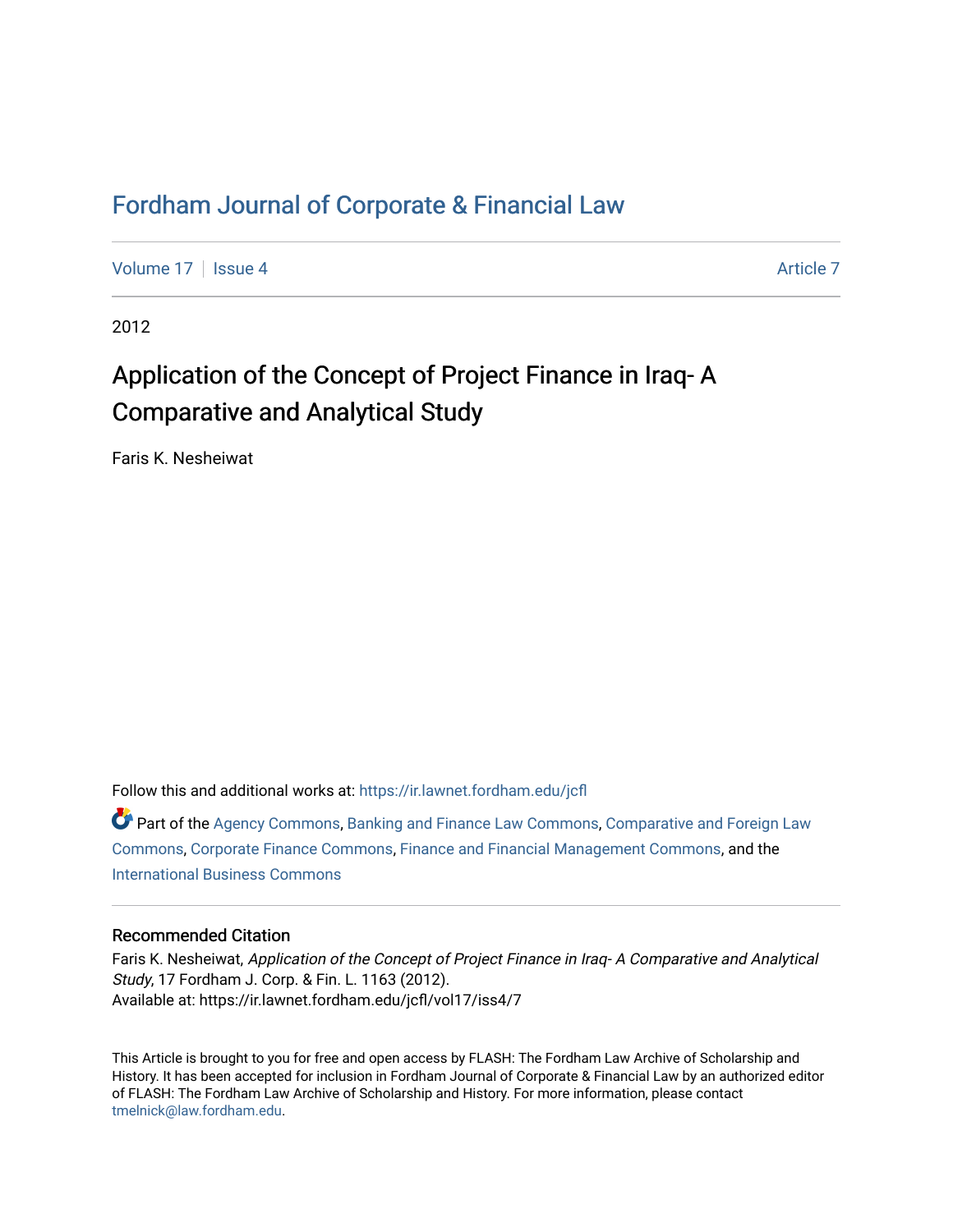# Application of the Concept of Project Finance in Iraq- A Comparative and Analytical Study

# Cover Page Footnote

Ph.D. University of Durham, J.D. Seton Hall University School of Law. The author would like to thank Professor Bernard Freamon, Ms. Elizabeth Williams, Mr. Fabrizio Lelli and Mr. Ali Shaikley for their comments. Thanks also goes to the Editors and Staff of the Fordham Journal of Corporate & Financial Law for their efforts.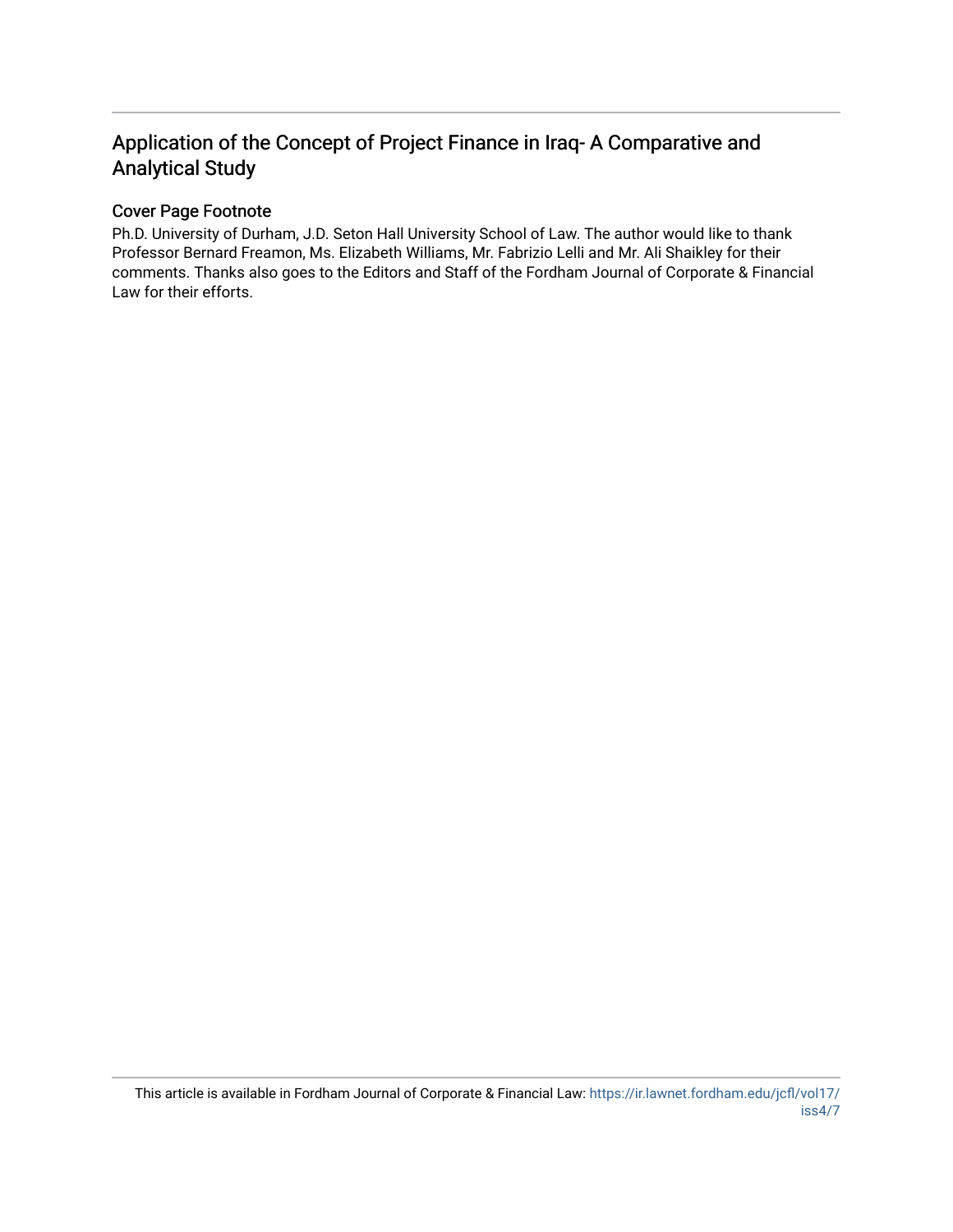

# APPLICATION OF THE CONCEPT OF PROJECT FINANCE IN IRAQ – A COMPARATIVE AND ANALYTICAL STUDY

*Faris K. Nesheiwat*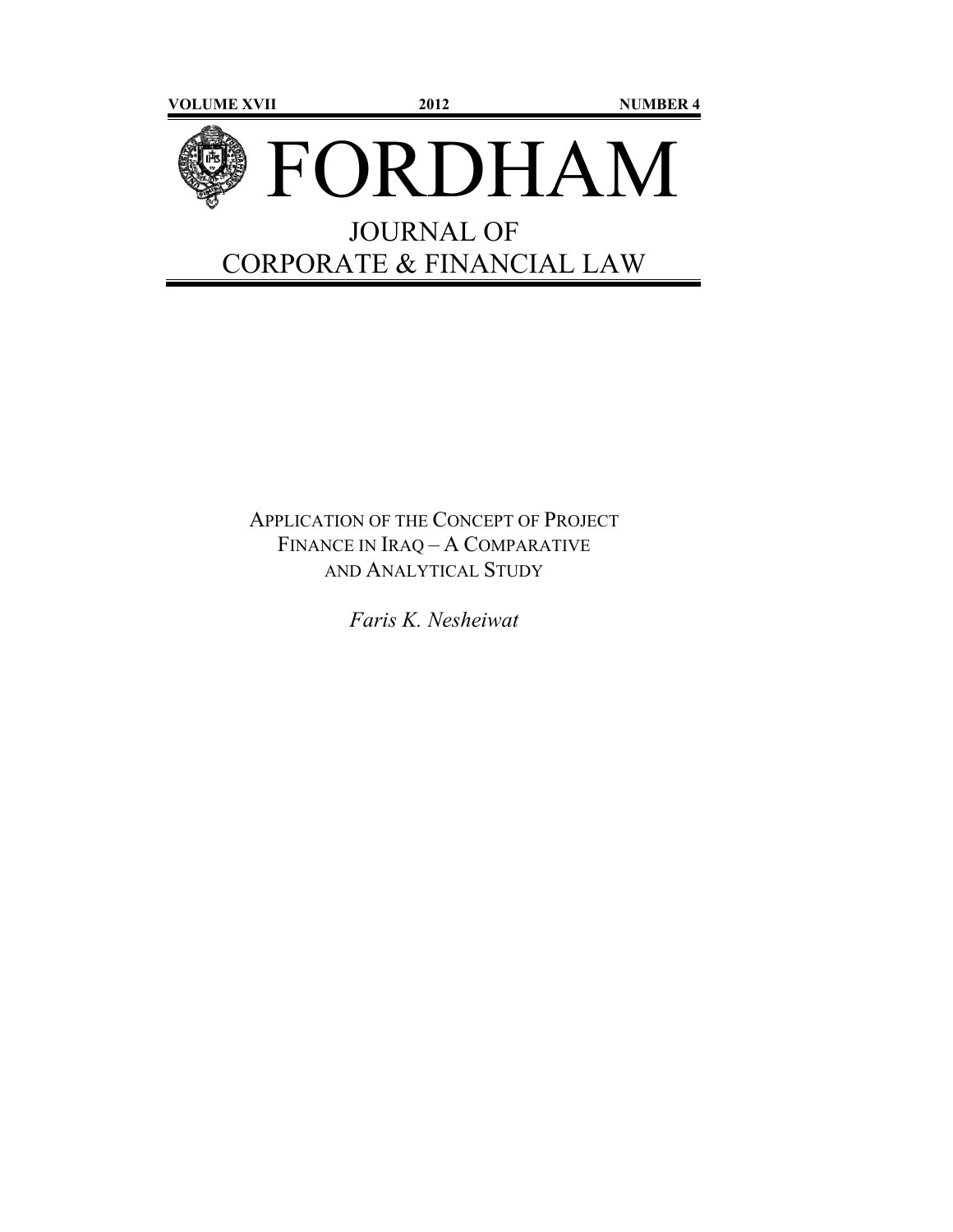# **APPLICATION OF THE CONCEPT OF PROJECT FINANCE IN IRAQ – A COMPARATIVE AND ANALYTICAL STUDY**

#### *Faris K. Nesheiwat\**

#### **ABSTRACT**

Many scholars and experts have addressed the issue of project finance, but one area that remains without detailed examination is its legal treatment under the legal systems of developing countries. The legal concepts applied under project finance are Western and are not necessarily identical to or compatible with legal concepts in Middle Eastern countries in general or Iraq in particular. In that sense, project finance is a transplanted legal concept when examined in the Middle Eastern legal framework. Although this Paper tackles the legal and strategic issues arising from the use of project finance in Iraq, its analysis and comparative approach is equally applicable to many other Middle Eastern countries whose legal systems are based on the civil code.

This Paper establishes priorities and examines the factors for completing a project finance in Iraq. It can be used as a "road map" in understanding those factors while, at the same time, it addresses the special needs and interests of the lenders (private banks and international lending agencies), the sponsors (private or governmental entities championing the project and creating a special purpose vehicle ("SPV") acting as the borrower) and the Iraqi counterparts. It focuses on risk factors, permits and concessions, ownership structures, the taking of collateral, and dispute resolution. Further, this Paper seeks to explain the legal framework for these categories and enhance project finance parties' capacity to provide management and oversight.

<sup>\*</sup> Ph.D. University of Durham, J.D. Seton Hall University School of Law. The author would like to thank Professor Bernard Freamon, Ms. Elizabeth Williams, Mr. Fabrizio Lelli and Mr. Ali Shaikley for their comments. Thanks also goes to the Editors and Staff of the Fordham Journal of Corporate & Financial Law for their efforts.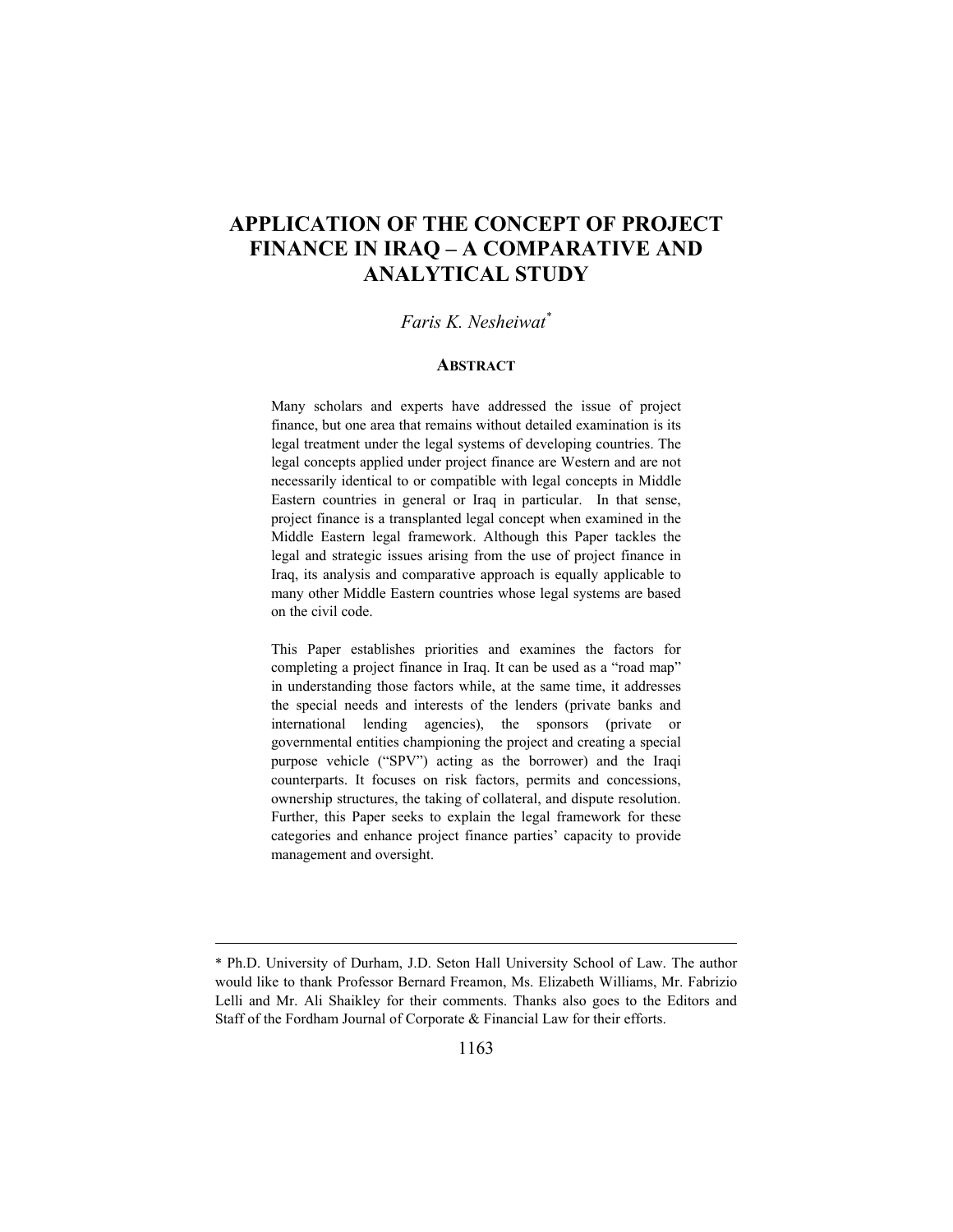# **TABLE OF CONTENTS**

| П.                                           |  |                                                                                                                 |
|----------------------------------------------|--|-----------------------------------------------------------------------------------------------------------------|
|                                              |  |                                                                                                                 |
|                                              |  |                                                                                                                 |
|                                              |  |                                                                                                                 |
|                                              |  |                                                                                                                 |
|                                              |  |                                                                                                                 |
|                                              |  |                                                                                                                 |
|                                              |  |                                                                                                                 |
|                                              |  |                                                                                                                 |
| IV. INSURANCE & GOVERNMENTAL GUARANTEES 1181 |  |                                                                                                                 |
|                                              |  |                                                                                                                 |
|                                              |  |                                                                                                                 |
|                                              |  |                                                                                                                 |
|                                              |  |                                                                                                                 |
|                                              |  |                                                                                                                 |
|                                              |  |                                                                                                                 |
|                                              |  |                                                                                                                 |
|                                              |  |                                                                                                                 |
|                                              |  |                                                                                                                 |
|                                              |  |                                                                                                                 |
|                                              |  | <b>RISKS</b><br>C. CONCESSION AGREEMENTS & ASSIGNMENTS 1175<br>C. ASSIGNMENT AND USE OF INSURANCE PROCEEDS 1183 |

### **INTRODUCTION**

A common feature of project finance is the creation of an SPV by sponsors. The SPV is an incorporated entity, with no other or previous operations other than the business of the project. Its assets are comprised solely of the assets of the project itself, and absent other arrangements, recourse to those assets will represent to the lenders their final recourse option.

More specifically, project finance can take two forms, recourse and non-recourse.<sup>1</sup> Non-recourse project finance is a type of financing in

<sup>1.</sup> Scott Jazynka, Presentation at the IP3 MENA, Amman, Jordan, "Introduction to Project Finance: Rationale, Structure and Financing Characteristics" (Feb. 26, 2007), *available at* http://www.escwa.un.org/divisions/ictd/events/2\_5SJ\_21Financeand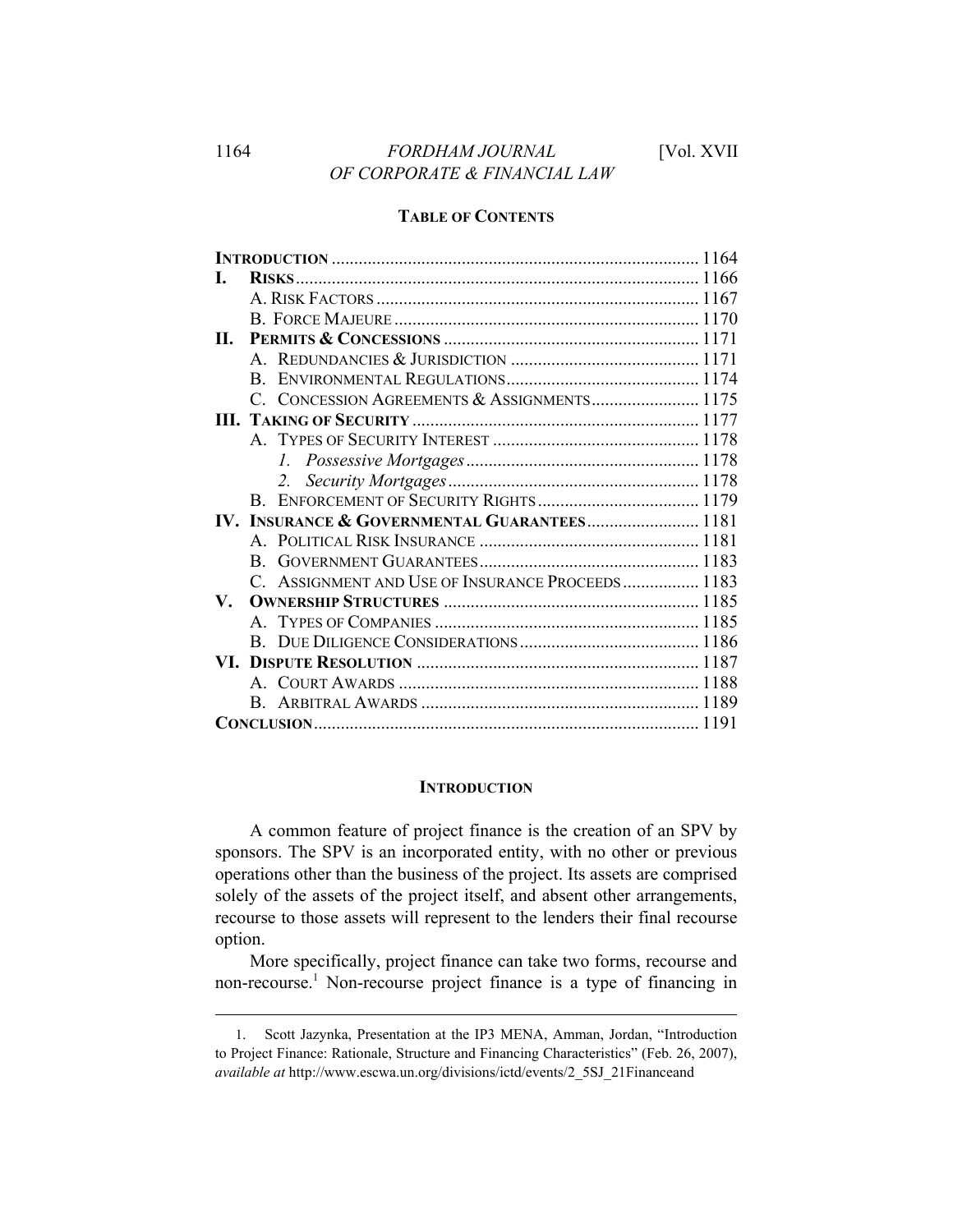# 2012] *LEGAL CHALLENGES* 1165 *TO PROJECT FINANCE IN IRAQ*

which the lender has no ability to make claims against the sponsor in excess of the value of the SPV collateral if such collateral is insufficient to repay the debt.<sup>2</sup> A recourse financing structure, on the other hand, gives the lenders the ability to make claims against the sponsor in excess of the SPV collateral, if such collateral is insufficient to repay the debt.<sup>3</sup>

In an underdeveloped market like Iraq,<sup>4</sup> project finance agreements are sometimes called upon to play both a contractual and a regulatory role among the involved parties. One example arises in the area of power generation, where project finance augments the existing power generation grid, either through public or private models. Because the Iraqi market is lacking in competition regulation, project finance documents should attempt to fill in the gaps created by deficiencies in market regulation and competition law.<sup>5</sup> For instance, such power generation schemes may include long-term contracts for the sale of the generated power to credit worthy purchasers. When such arrangements are used, they are secured via an off-take agreement that creates the type of long-term commitment needed by the power producer for the buyer to purchase the power produced at a set price.<sup>6</sup> Similar utility for project finance can also be found in projects involving pipelines, storage facilities, refineries, waste disposal, water and telecommunications, just to name a few areas of application.<sup>7</sup>

Another point of interest in markets like Iraq is the enforceability of the project finance terms, which is predicated on the predictability of the legal, regulatory and political environment. Unstable markets are not

Investment.pdf.

<sup>2.</sup> *See generally* JEFFREY DELMON, PROJECT FINANCE, BOT PROJECTS AND RISK (Illustrated ed. 2005); Stewart E Rauner, *Project Finance: A Risk Spreading Approach to the Commercial Financing of Economic Development*, 24 HARV. INT'L L.J. 145 (1983).

<sup>3.</sup> *Id.*

 <sup>4</sup> Republic of Iraq Financial Sector Review, WORLDBANK.ORG, xv, http://site resources.worldbank.org/MENAEXT/Resources/Financial\_Sector\_Review\_English \_Summary.pdf.

<sup>5.</sup> Nagla Nassar, *Project Finance, Public Utilities, and Public Concerns: A Practitioner's Perspective*, 23 FORDHAM INT'L L.J. S60 (1999).

<sup>6.</sup> Rogerio De Miranda, *Offtake Agreements: Role, Features and Alternatives for Project Finance*, CAR CEPMLP ANNUAL REVIEW, 2001, art. 9.

<sup>7.</sup> *Id.*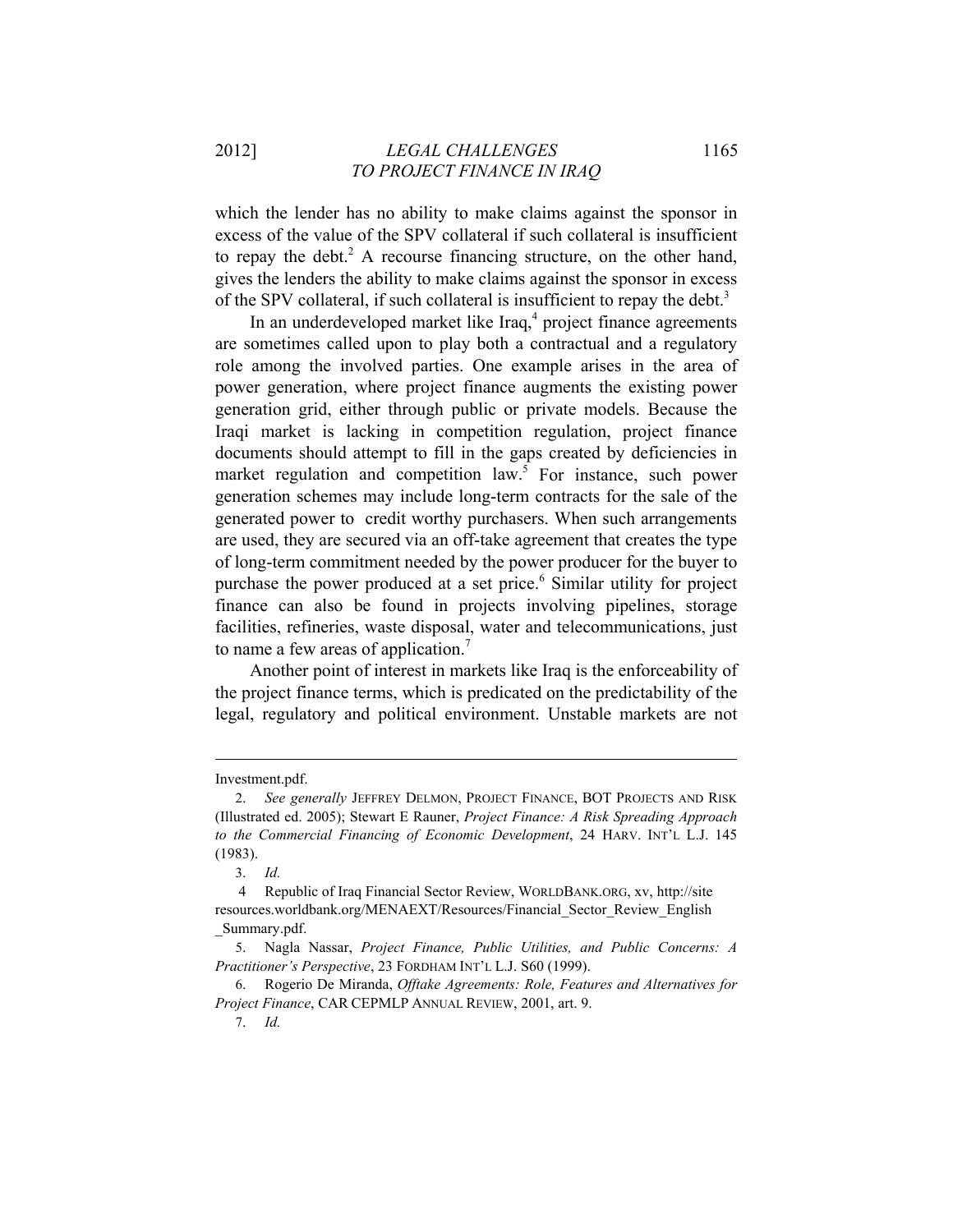good candidates for security and contractual enforcement, and therefore project finance documents must be specific in addressing potential regulatory and legal problems, as well as in allocating risk and responsibility.

# **I. RISKS**

Even though project finance can cover areas with varying technologies, needs and circumstances, there are four distinct phases of risk common to all areas of project finance which can be discerned: development, construction, start-up and operation or commencement of the project. $8$ 

For each phase there are different parties to whom risk can be allocated and whose involvement can influence the outcome. Project sponsors represent the primary risk takers in the development phase, joined by the contractor and the lenders in the construction phase. This group is later potentially joined by suppliers and the providers of various guarantees in the start-up and the operation phase.<sup>9</sup> Often the contractor's involvement in the funding risk ends with the conclusion of the construction phase.

For Iraqi projects, there are additional risks pertaining to regulatory, legal and cultural issues cutting through all four phases mentioned above. For starters, whereas the Iraqi legal system continues to be less developed than those in industrial countries, lenders who have to contemplate the enforcement of their rights face a higher level of uncertainty.<sup>10</sup> In this respect, therefore, the impartiality of the judicial system and the enforceability of foreign judgments and arbitral awards are two major areas of concern. These considerations are of great importance even if the choice of law is not that of the local jurisdiction because local law must still be examined to determine if local courts will enforce the foreign choice of law.

Additionally, even if foreign law governs the project finance documents themselves, any agreements with local entities or the local

<sup>8.</sup> *See What is Project Finance*, EAGLETRADERS.COM, http://www.eagletraders .com/loans/loans\_what\_is\_project\_finance.htm; SCOTT L. HOFFMAN, THE LAW AND BUSINESS OF INTERNATIONAL PROJECT FINANCE (Cambridge Univ. Press 2008).

<sup>9.</sup> *What is Project Finance*, *supra* note 8; HOFFMAN, *supra* note 8.

<sup>10.</sup> *See generally*, Michael W. Gordon, *Of Aspirations and Operations: The Governance of Multinational Enterprises by Third World Nations*, 16 U. MIAMI INTER-AM. L. REV. 301-53 (1984).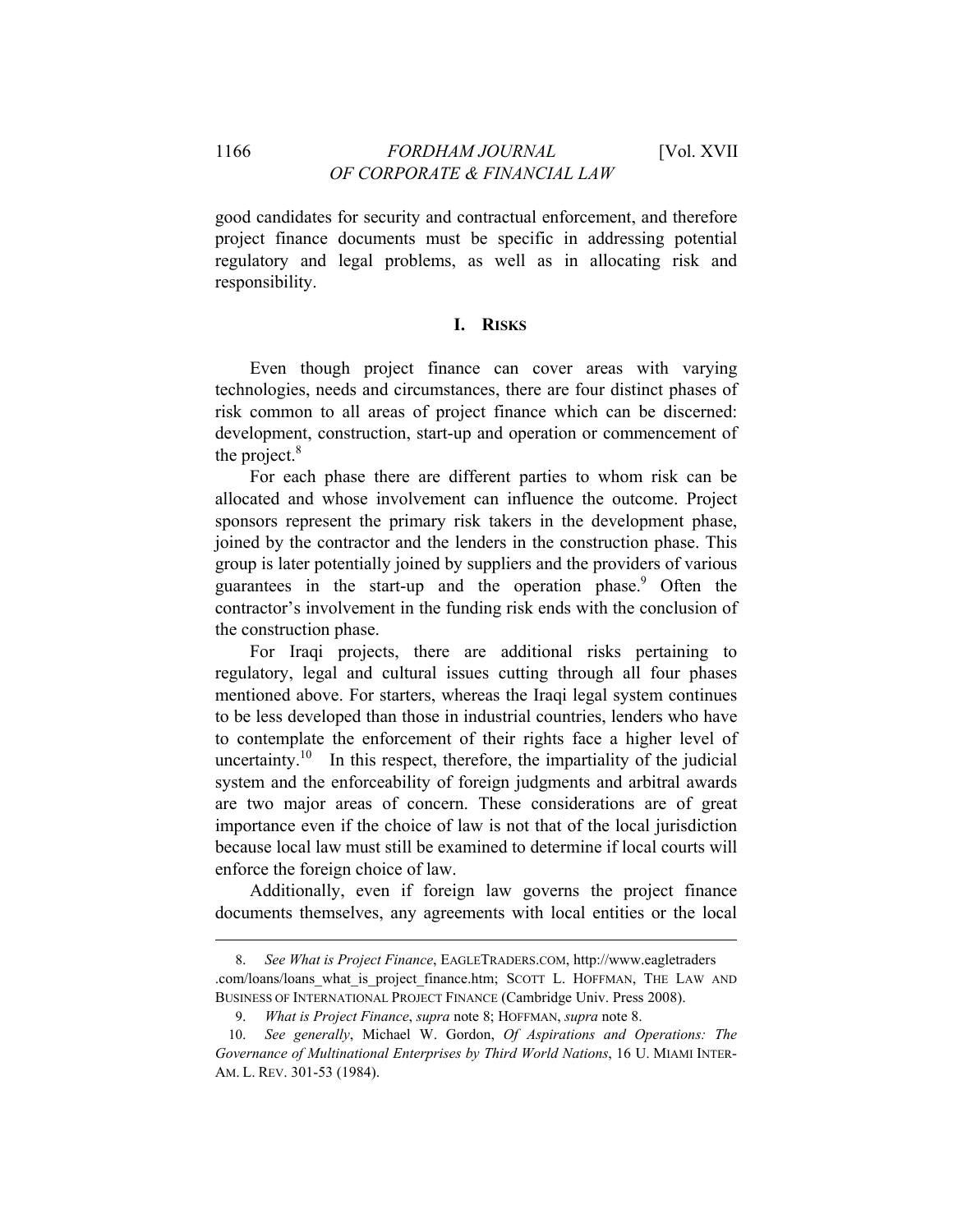# 2012] *LEGAL CHALLENGES* 1167 *TO PROJECT FINANCE IN IRAQ*

government have a good chance of being governed by local law. Agreements with the host country can also give rise to the sticky issue of sovereign immunity, which can require the government's consent prior to any legal action or otherwise necessitate the waiver of such a doctrine if allowed under local law. It is also worth noting that the legal training of U.S. and U.K. attorneys is mostly based on common law, while that of Iraqi and other Middle Eastern practitioners is based on civil law. The concept of project finance itself originated outside the Middle East and, therefore, was framed by legal concepts that are not necessarily fully reflected or existent in Middle Eastern legal traditions; in that sense, project finance is a transplanted legal concept. These issues and differences impact the goals, expectations, risk allocation and predictability of the Iraqi legal system as a whole for project finance arrangements and has particular relevance with respect to the role of stare decisis and its applicability, which is often limited and inconsistent.<sup>11</sup> These issues make it that much more important for local counterparties to understand the roles of the foreign lenders and foreign investors.

#### A. RISK FACTORS

Overall, the following elements must be factored into the legal, political and economic stability analysis:<sup>12</sup>

> 1. **The degree of political stability.** Iraq has undergone a period of considerable turmoil over the past eight years, but has managed to navigate that period through the use of several political institutions that have become instrumental in keeping the political situation in check. The fact that various political factions participated in the electoral process, and thus have parliamentary representation, helps assure that political differences are resolved within the political process and not outside it.

<sup>11.</sup> Common law legal scholars view precedent as the main pillar of the concept of the Rule of Law. For a dated but passionate counter argument, see Robert L Henry, *Jurisprudence Constante and Stare Decisis Contrasted*, 11 A.B.A. J. 15 (1929).

<sup>12.</sup> HOFFMAN, *supra* note 8.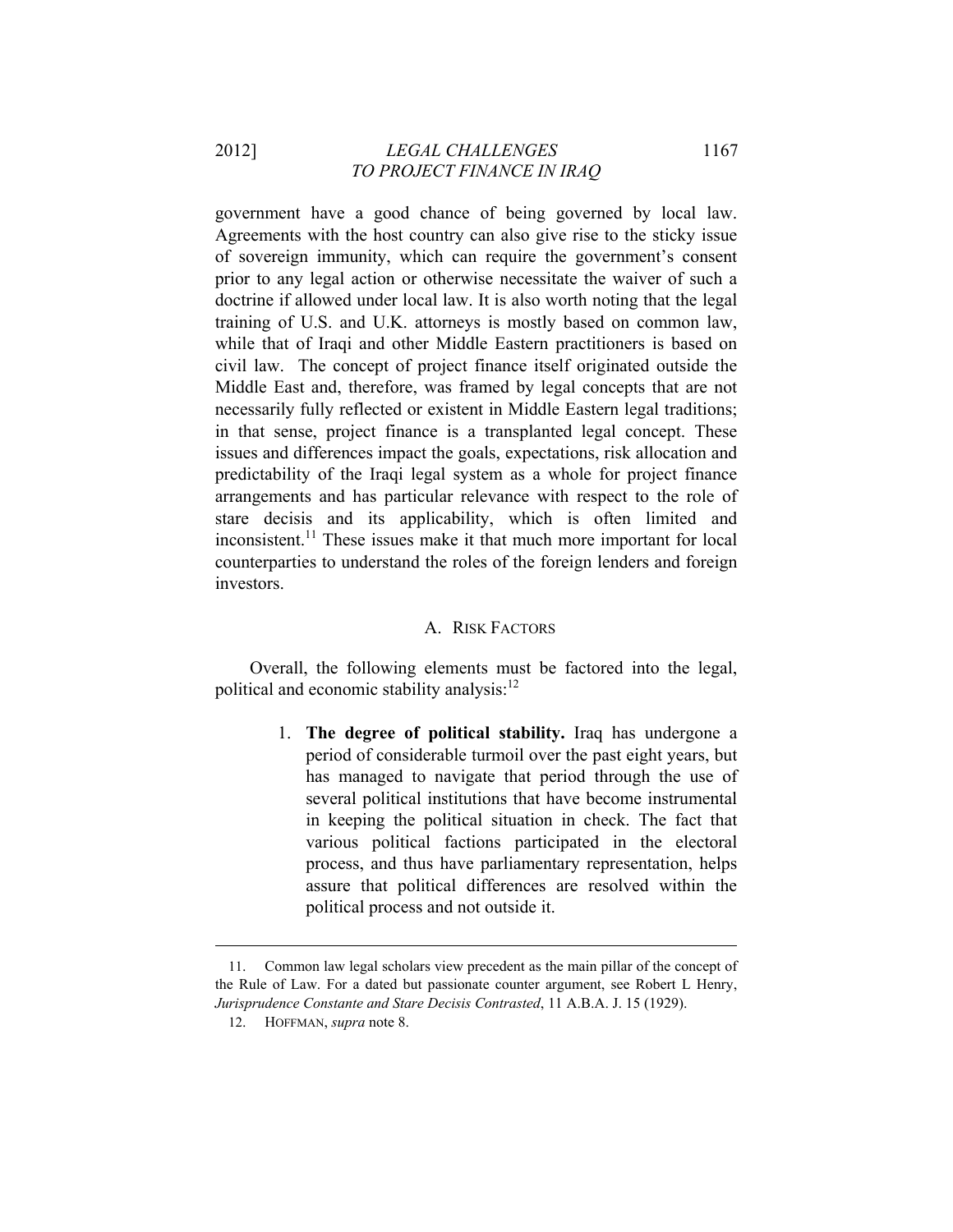2. **Government attitudes towards foreign investment.** The Central Bank of Iraq ("CBI") has responsibility over exchange rate policy.<sup>13</sup> The Iraqi Dinar ("IQD") is stabilized by the CBI against other currencies, especially the U.S. dollar, using monetary policy.<sup>14</sup> It does this through a daily foreign currency auction that stabilizes the exchange rate and can also adjust it when needed.<sup>15</sup> Further, there are no restrictions on the repatriation of foreign funds, and there is a clear taxation policy.<sup>16</sup> The telecommunications sector is one area where private companies have been engaged in healthy competition, but it still needs more customer-oriented regulatory oversight.<sup>17</sup> Various ministries control all the State Owned Enterprises ("SOEs"), with the cement sector seeing some movement towards privatization.<sup>18</sup> The main obstacles towards the privatization of the majority of SOE's have been concerns about employee lay-offs, legislative constraints and uncertainty about their actual worth.<sup>19</sup> Moreover, there is an Investment Promotion Law, enacted in 2006, which granted tax and tariff incentives for investments that secured an investment license from the Federal or the provincial Investment Commissions.20 Certain recent amendments to that law granted the right to acquire state land for housing

<sup>13.</sup> CENTRAL BANK OF IRAQ, http://www.cbi.iq/index.php?pid=TheCbi (last visited September 1, 2012).

<sup>14</sup>*.* United States of America Dep't of Commerce, *Doing Business in Iraq: 2009 Country Commerical Guide for U.S. Companies,* U.S. COMMERCIAL SERVICE, http://www.buyusainfo.net/docs/x\_3691804.pdf.

<sup>15</sup>*. Id.*

<sup>16.</sup> CENTRAL BANK OF IRAQ, *supra* note 13; *Investment Promotion Law*, *No. 13*, 2006; *Kurdish Investment Promotion Law*, *No. 4*, 2006.

<sup>17.</sup> Roger Field, *Mixed fortunes for Iraqi Telecoms*, ITP.NET (Apr. 8, 2011), http://www.itp.net/584421-mixed-fortunes-for-iraqi-telecoms.

<sup>18.</sup> Helen Power, *Iraq draws up plans for privatisation gold rush*, THE TELEGRAPH (U.K.), July 1, 2007, http://www.telegraph.co.uk/finance/migrationtemp/2811359/Iraqdraws-up-plans-for-privatisation-gold-rush.html.

<sup>19.</sup> The World Bank, *State Owned Enterprises Reform in Iraq* (Reconstructing Iraq, Working Paper No. 2, 2004).

<sup>20.</sup> *Investment Promotion Law*, *No. 13*, 2006, *available at* http://www.invest promo.gov.iq/index.php?id=88.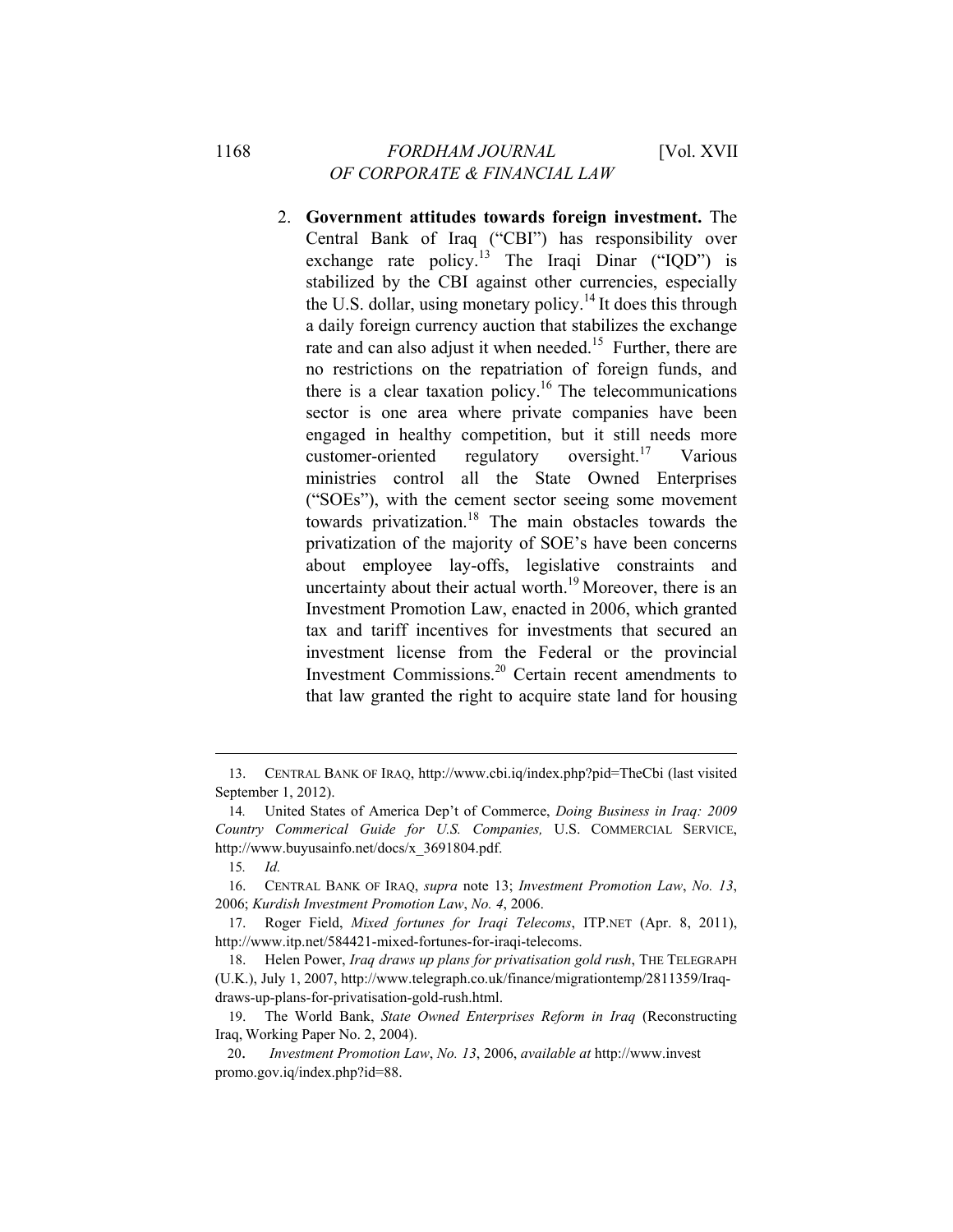projects.21 The Kurdistan region has its own investment promotion law, with equally accommodating terms to those under the central government's  $2006$  law.<sup>22</sup> The Iraqi government will need to continue to work on trade and investment reforms to maintain foreign interest in development and investment.<sup>23</sup> Kurdistan, which as a result of its more stable security situation, sees itself as one of the prime beneficiaries of foreign direct investments into Iraq must also work on several issues; security alone is not a good enough incentive if the procedures governing company registration, tax payment and collection, and legal tensions with the central government, to name but a few issues, are not clarified.

3. **The extent of the government's involvement in the country's economy.** Although Iraqi SOEs are not at the cutting edge of technology anymore, they remain a source for providing consumer goods and industrial products. $24$ Numbering around 192 and grouped under 11 ministries they constitute a large portfolio. $^{25}$ 

In addition to the above, consideration must be given to the roles and responsibilities of the various governmental agencies.<sup>26</sup> Given the increased risks caused by the factors discussed above, non-recourse and limited recourse project finance become increasingly difficult in Iraq. Indeed, more attention must be given to risk allocation and risk management, even to areas considered standard such as force majeure.

<sup>21</sup>*. First Amendment to Investment Promotion Law*, *No. 2*, 2010.

<sup>22.</sup> *Kurdish Investment Promotion Law*, *No. 4*, 2006, *available at* http://www.krg. org/articles/detail.asp?rnr=107&lngnr=12&anr=12626&smap=04030000.

<sup>23.</sup> U.S. DEPARTMENT OF STATE, MEASURING STABILITY AND SECURITY IN IRAq, vii (2010).

<sup>24.</sup> *State Owned Enterprises Reform in Iraq*, *supra* note 19.

<sup>25.</sup> *Id.*

<sup>26.</sup> HOFFMAN, *supra* note 8.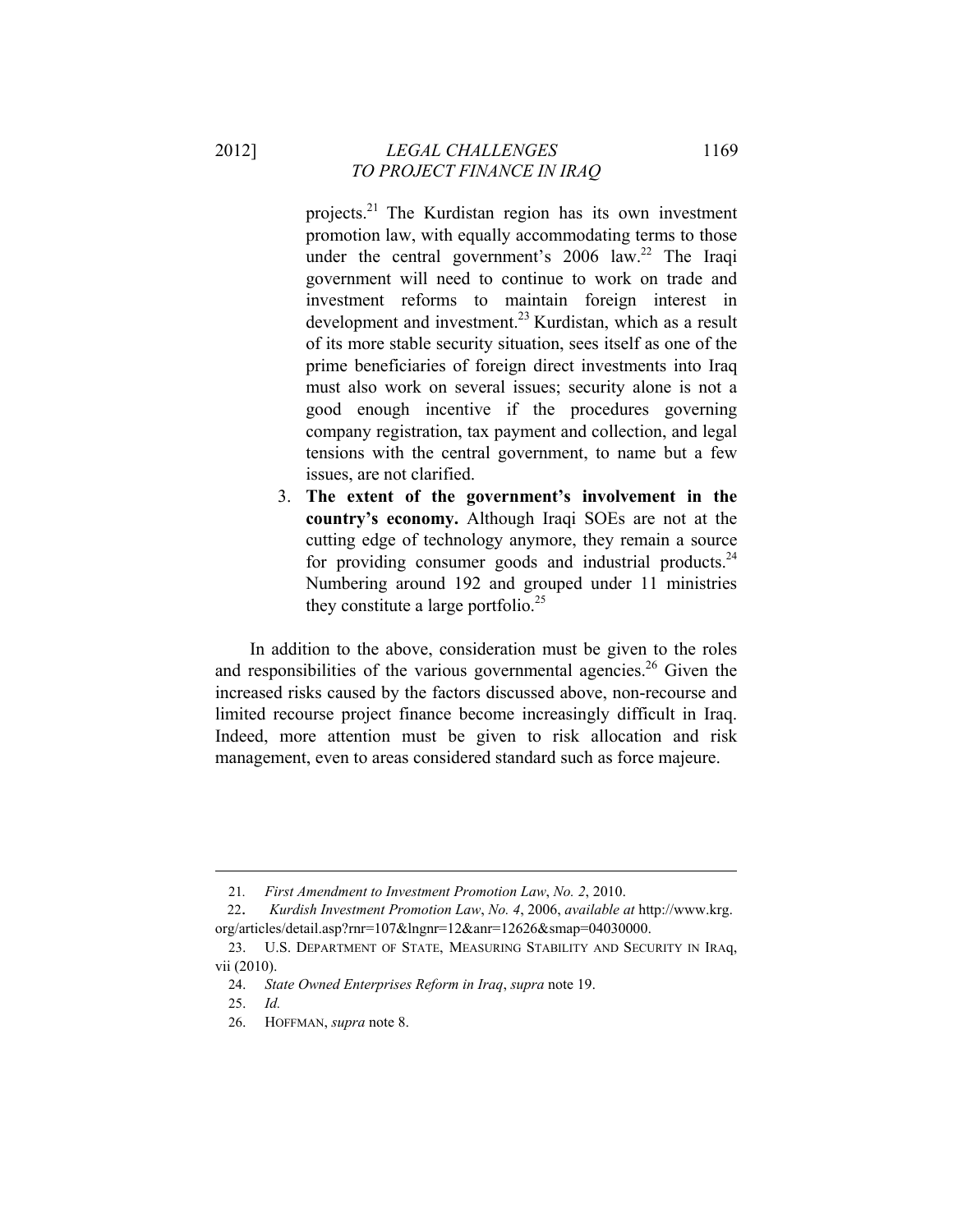#### B. FORCE MAJEURE

There is a tendency to incorporate boilerplate type force majeure language into contracts. $^{27}$  Such use must be avoided and instead careful consideration should be given to the use of force majeure language as a risk allocation tool.28 It is safe to say, for example, that sand storms, labor strikes, work stoppage due to demonstrations and protests, and acts of terrorism are not unforeseeable in Iraq. Thus, one must consider if such occurrences should be included in a general force majeure definition or whether they should be dealt with in specific provisions. It is important to remember that force majeure clauses are intended to excuse a party only if the failure to perform could not be avoided by the exercise of due care by that party.<sup>29</sup>

Whereas force majeure clauses often allow for time to cure before a force majeure event results in contract termination, consistency of force majeure clauses among various agreements and contracts is of critical importance. Such consistency can serve to balance the force majeure clauses in various contracts such that no party enjoys a wider possibility of being discharged from its obligations.<sup>30</sup> Relief granted under a contract must be carried through to all subsequently time-dependent agreements such as off-take and supply agreements; otherwise, inconsistencies will result in the possible termination of some related contracts.<sup>31</sup> Moreover, the incorporation of a resurrection clause is especially useful in this context. Under a resurrection clause, force majeure inconsistencies are addressed thereby assuring that no contractor can receive relief that is greater than would otherwise be available under other relevant contracts.<sup>32</sup>

<sup>27</sup>*. Force Majeure* literally means "greater force". These clauses excuse a party from liability if some unforeseen event beyond the control of that party prevents it from performing its obligations under the contract. Typically, *force majeure* clauses cover natural disasters or other "Acts of God," war, or the failure of third parties—such as suppliers and subcontractors—to perform their obligations to the contracting party.

<sup>28.</sup> Tomás Chevallier-Boutell, *Use of Force Majeure as a risk allocation mechanism in the context of international project finance*, CAR CEPMLP ANNUAL REVIEW, Apr. 21 2010.

<sup>29.</sup> Nassar, *supra* note 5, at S60; Delmon, *supra* note 2; GRAHAM D. VINTER & GARETH PRICE, PROJECT FINANCE: A LEGAL GUIDE (Sweet & Maxwell 2006).

<sup>30.</sup> Chevallier-Boutell, *supra* note 28, at 1 ("Force Majeure is now widely used as a risk allocation mechanism in project finance.").

<sup>31.</sup> *Id.*

<sup>32.</sup> *Id.*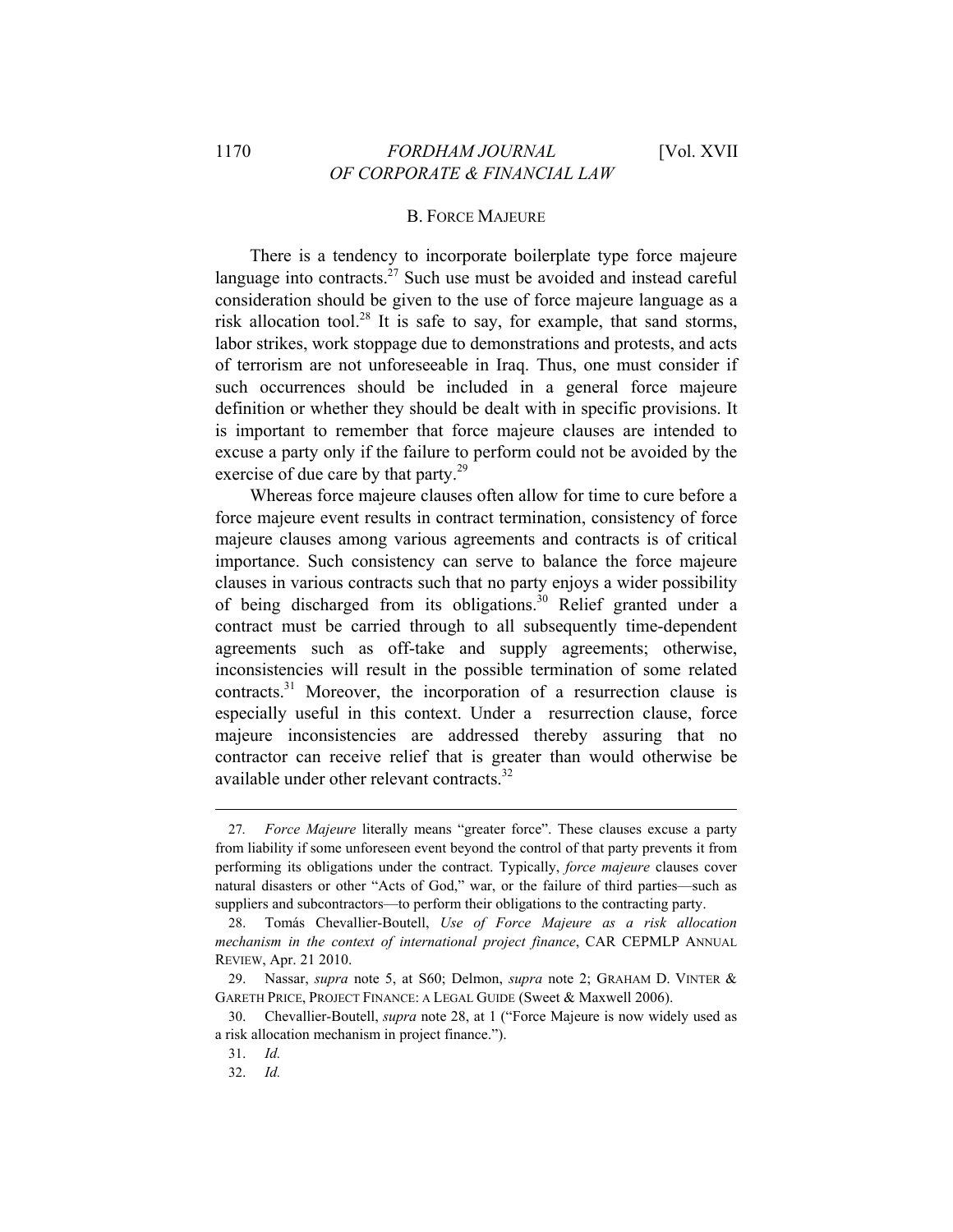$\overline{a}$ 

### 2012] *LEGAL CHALLENGES* 1171 *TO PROJECT FINANCE IN IRAQ*

### **I. PERMITS & CONCESSIONS**

#### A. REDUNDANCIES & JURISDICTION

Obtaining necessary governmental permits for the construction and operation of a project is one of the most significant concerns for the project participants. Necessary permits are dependent on a variety of factors, chief among them the type and number of governmental agencies with jurisdiction over the project. In the case of Iraq, which is a nascent federal state, there are separate jurisdictional spheres for the provinces/regions and the central government.

The Iraqi constitution outlines the areas that are the exclusive province of the central government, $33$  and the areas that are shared between the regions and the central government.<sup>34</sup> All powers not

- 1. Formulating foreign policy and diplomatic representation; negotiating, signing, and ratifying international treaties and agreements; negotiating, signing and ratifying debt policies and formulating foreign sovereign economic and trade policy.
- 2. Formulating and executing national security policy, including establishing and managing armed forces to secure protection, guarantee the security of Iraq's borders and to defend Iraq.
- 3. Formulating fiscal and customs policy; issuing currency; regulating commercial policy across regional and governorate boundaries in Iraq; drawing up the national budget of the State; formulating monetary policy; and establishing and administering a central bank.
- 4. Regulating standards, weights and measures.
- 5. Regulating issues of citizenship, naturalization, residency and the right to apply for political asylum.
- 6. Regulating the policies of broadcast frequencies and mail.
- 7. Drawing up the general and investment budget bill.
- 8. Planning policies relating to water sources from outside Iraq and guaranteeing the rate of water flow to Iraq, as well as its just distribution inside Iraq in accordance with international laws and conventions.
- 9. General population statistics and census.

*Iraqi Constitution*, 2005, art. 110 (author translation).

34. Under Article 113, the following areas are shared between the regions and the central government: Antiquities, archeological sites, cultural buildings, manuscripts and coins shall be considered national treasures under the jurisdiction of the federal authorities, and shall be managed in cooperation with the regions and governorates, and this shall be regulated by law.

<sup>33.</sup> Article 110 of the Iraqi constitution states that the federal government shall have exclusive authority in the following matters: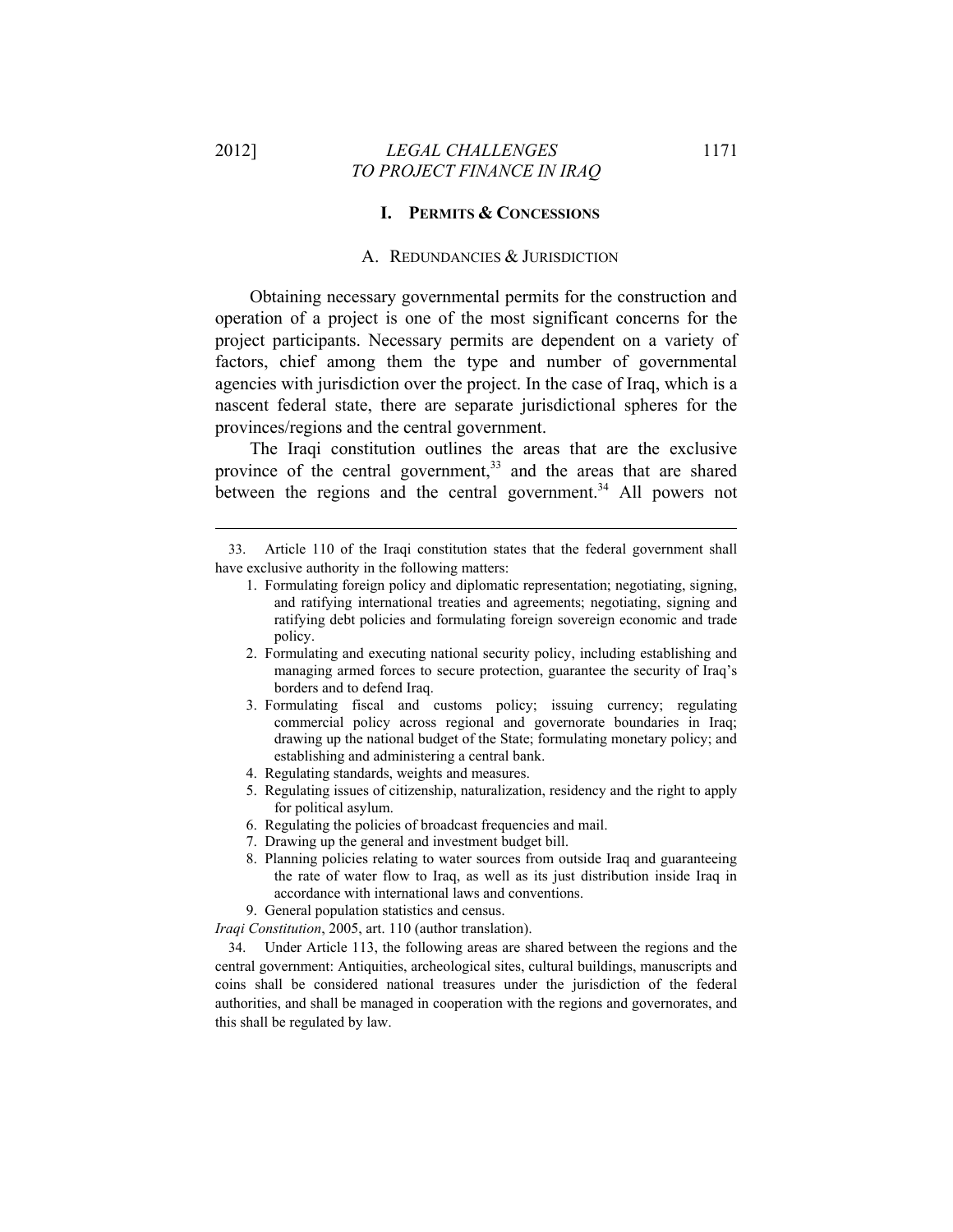stipulated in the exclusive powers of the federal government belong to the regions and governorates.<sup>35</sup> With regard to powers shared between the federal government and a regional government, the law of the region(s) will have priority in the case of a dispute.<sup>36</sup>

Further, under Article 121 of the constitution, the regions shall have the right to exercise executive, legislative, and judicial powers in accordance with the Constitution, except for those authorities stipulated in the exclusive authorities of the federal government (*i.e.*, Article  $110$ ).<sup>37</sup> And, in case of a contradiction between regional and national legislation regarding a matter outside the exclusive authorities of the federal government, the regional power has the right to amend the application of the national legislation within that region.<sup>38</sup>

In practice, however, jurisdictions are not always well defined. This is not an issue that will be resolved soon, and duplicate work might be needed even where such redundancy is not called for under existing laws. Project managers, therefore, should be prepared to submit duplicate and redundant sets of documents; this is unavoidable until the legal landscape is improved. At the moment, a case in point is the need to re-register a company in the Kurdistan Region, even if the company was already registered with the Company Registrar in Baghdad at the Ministry of Trade. Legally speaking there should be no need to file for

- 1. To regulate the main sources of electric energy and its distribution.
- 2. To formulate environmental policy to ensure the protection of the environment from pollution and to preserve its cleanliness, in cooperation with the regions and governorates that are not organized in a region.
- 3. To formulate development and general planning policies.
- 4. To formulate public health policy, in cooperation with the regions and governorates that are not organized in a region.
- 5. To formulate the public educational and instructional policy, in consultation with the regions and governorates that are not organized in a region.
- 6. To formulate and regulate the internal water resources policy in a way that guarantees their just distribution, and a law shall regulate this.

*Id*. arts. 113-114 (author translation).

- 35. *Id.* art. 115.
- 36. *Id.*

- 37. *Id.* art. 121.
- 38. *Id.* art. 121(2).

Under Article 114, the following competencies shall be shared between the federal authorities and regional authorities:

To manage customs, in coordination with the governments of the regions and governorates that are not organized in a region, and a law shall regulate this.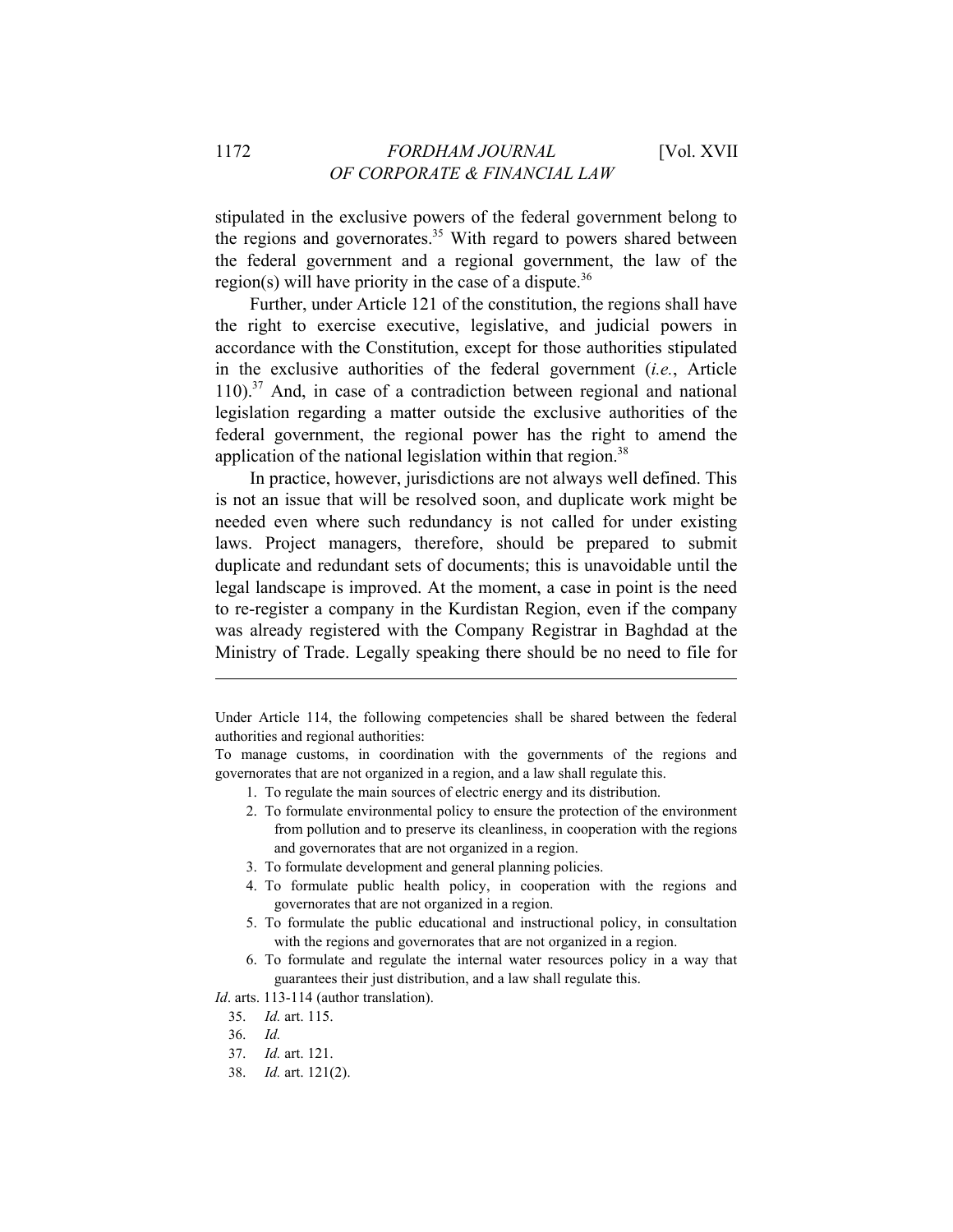another registration process, but the Kurdish Regional Government ("KRG") requires such a filing before the commencement of commercial operations.

Another key jurisdictional issue relates to the authority to grant investment licenses under the Federal Investment Law No. 13 (2006). Not only does the KRG have its own investment law No. 3 (2006), but the federal law stipulates the creation of a Provincial Investment Commission ("PIC"), in addition to the National Investment Commission ("NIC") located in Baghdad.<sup>39</sup> The jurisdictional divide between the PIC and the NIC was clarified through regulations, but the severe underdevelopment of the PIC has limited its effectiveness, allowing the NIC to claim more jurisdictional territory in practice.

For large infrastructure projects such as power generation and the exploitation of natural resources, not obtaining necessary permits and concessions is detrimental to the project. In Iraq's non-centralized, federal governmental structure, the support granted from one governmental structure, *i.e.*, a province or a region, could be compromised by the central government's refusal to support that permit process. The oil concessions signed by the KRG are a case in point, as they were rejected by the central government in Baghdad.<sup>40</sup> By refusing to allow oil from Kurdish wells to be transported by the oil pipe into Turkey, the central government effectively froze the project demanding that the KRG oil contracts be converted from production-sharing to service contracts.<sup>41</sup> Similar scenarios can apply in other areas controlled by the central government such as airports, railroads, ports and national power grids. It is therefore prudent to secure the approval of the central government for any project arrangement that is expected to have a national or cross-regional dimension.

<sup>39</sup>*. Investment Promotion Law*, *No. 13*, 2006.

<sup>40.</sup> *KRG Oil Contracts Under Threat From Iraqi Government*, OIL AND GAS INSIGHT, March 2008, http://www.oilandgasinsight.com/file/62470/krg-oil-contractsunder-threat-from-iraqi-government.html.

<sup>41.</sup> *Shahristani Denies KRG Oil Contracts Agreed*, IRAQ-BUSINESS NEWS, Feb. 7, 2011, http://www.iraq-businessnews.com/2011/02/07/newsflash-Shahristani-denies-krg -oil-contracts-agreed/.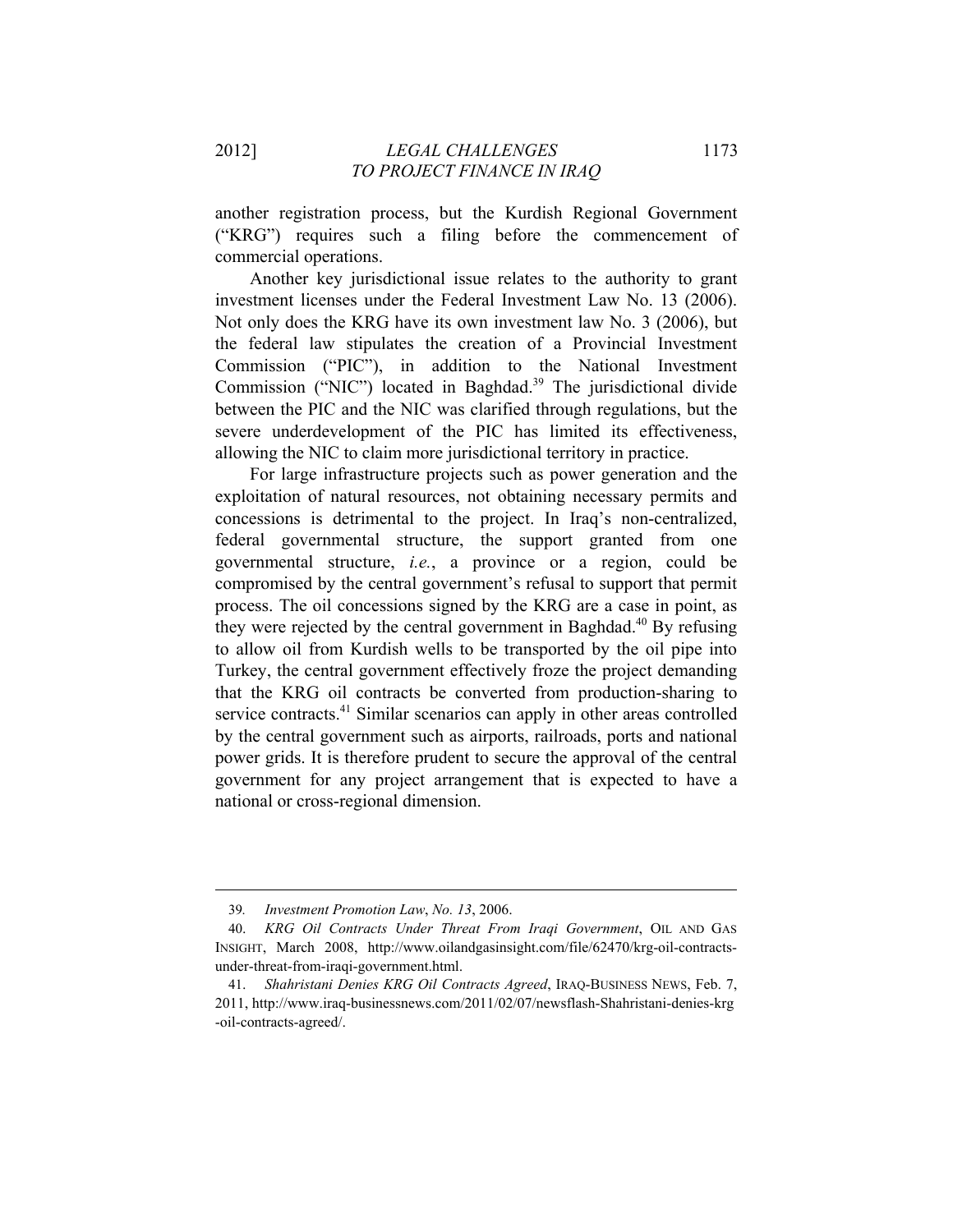# 1174 *FORDHAM JOURNAL* [Vol. XVII *OF CORPORATE & FINANCIAL LAW*

### B. ENVIRONMENTAL REGULATIONS

Corporate and environmental permits in Iraq are not as well developed as those in developed countries. Nevertheless, there are developments and attempts to upgrade the legal framework as evidenced by the newly enacted Environment Protection & Improvement Law No.  $27 (2009)^{42}$ . This law mandates that every industrial project must present an Environmental Impact Assessment Study prior to starting the project.43 Additionally, any facility that causes environmental pollution is required to maintain a log of all pollutant level measurements to be reviewed and tracked by the Ministry of Environment at its discretion.<sup>44</sup> The Environment Protection & Improvement Law also states that the responsibility for environmental contamination falls not only to the entity that caused the contamination, but also to any entity that contributed to the initial causation through negligence or failure to act to prevent any continued contamination.45 A duty to act stems from, among other things, the transfer of ownership of a contaminated site to a new owner. The liability issue, under the law, is presumed against the new owner of the land, and it is up to the new owner to prove that he neither caused the contamination nor contributed to it through negligence or failure to act.<sup>46</sup>

The Environment Protection & Improvement Law also introduced instances in which the corporate veil may be pierced in order to prevent abuses of the corporate form to shift or deny liability for environmental contamination.47 These new exceptions are grounded in the legal responsibility of the parent company to supervise the entities it controls, as well as the individuals controlled by those entities. Iraqi law presumes that the parent company is responsible, and the parent company must prove otherwise by showing that it neither caused the contamination directly, nor that it was negligent in monitoring the acts of the subsidiaries and their employees.<sup>48</sup>

 $\overline{a}$ 

48. *Id.*

<sup>42.</sup> The Kurdish region has a similar law, *No. 8*, 2008.

<sup>43</sup>*. The Environment's Protection & Improvement Law No. 27*, 2009.

<sup>44.</sup> *Id.* art.23.

<sup>45.</sup> *Id.* art. 24.

<sup>46.</sup> *Id.*

<sup>47.</sup> *Id.* art. 32.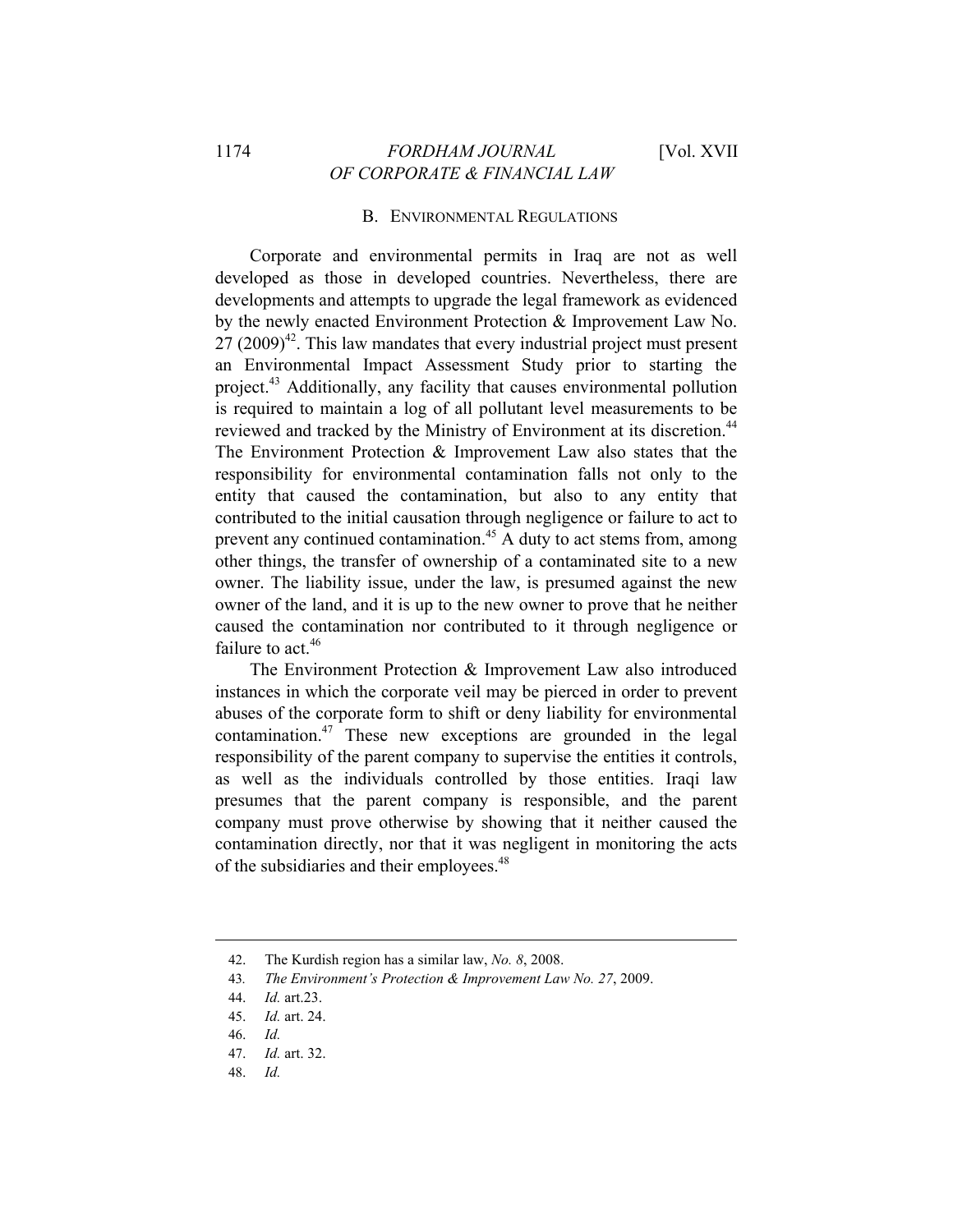#### C. CONCESSION AGREEMENTS & ASSIGNMENTS

Concession agreements, which are sometimes referred to as licenses, service contracts or development agreements, are of particular importance in development projects. This includes oil exploration projects—the area in which they were first used.<sup>49</sup>

A concession agreement with the government is not only a contractual agreement with business terms; it is also a sovereign act which is often regulated and restricted by statutory and constitutional approvals. Executive approval of the concession or the license for the lender should not be considered sufficient in Iraq, even though in some instances it has been as was the case with the oil auctions through the Ministry of Oil.<sup>50</sup>

From a lender's perspective, the need for ongoing consents and approvals by the host government is vital to assure the continued commercial viability of the project. Specifically, the lender must be able to take a security interest in the concession or license, to cure defaults by the project company under the concession and to operate the project in the case of default by the project company. Each of these requirements will mandate, in addition to pledges and mortgages, the execution of assignments.

Under the Iraqi Civil Code there are two types of assignments.<sup>51</sup> The assignment of right allows lenders to assume the rights of the SPV against a third party. $52$  The assignment of debt allows lenders to assume the SPV's debt before a third party.<sup>53</sup> It is logical that lenders will be interested in the former, as they are keen on receiving rights owed to the

<sup>49.</sup> J. Dapray Muir, *Changing Legal Framework of International Energy Mangement*, 9 INT'L LAW. 605 (1975); Jahangir Amuzegar, *OPEC in the Context of the Global Power Equation*, 221 DENV. J. INT'L L. & POL'Y 4 (1974).

<sup>50.</sup> Interview with Abdul Karim Luaibi, Oil Minister, Republic of Iraq (Dec. 9, 2011), *available at* http://www.iraqenergy.org/library/interviews.ph?detailof=74&conte nt=Interview-with-Oil-Minister-Abdul-Karim-Luaibi.; Vivienne Walt, *U.S. Companies Shut Out as Iraq Auctions Its Oil Fields*, TIME, Dec. 19, 2009; Andrew Kramer, *Deals With Iraq Are Set to Bring Oil Giants Back*, N.Y TIMES, June 19, 2008.

<sup>51</sup>*. Iraqi Civil Code*, arts. 339, 362.

<sup>52.</sup> *Id.* art. 365.

<sup>53.</sup> *Id.* art. 339.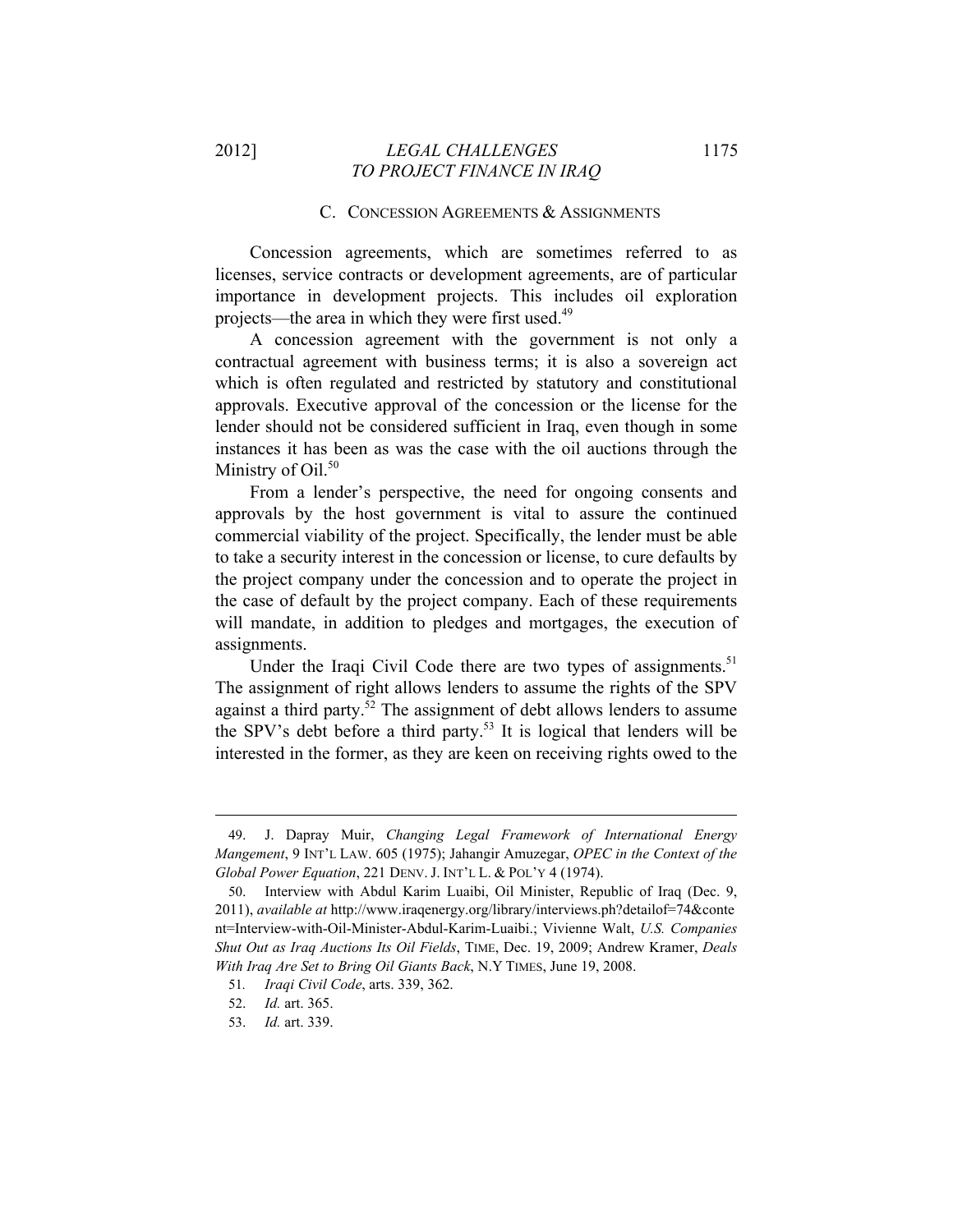SPV by third parties if the SPV defaults, and they are not generally interested in assuming the debts of the SPV in the case that it defaults.

The assignment of right agreement is different from a lien or a mortgage as it does not involve or require registration of the assignment agreement.<sup>54</sup> While the perfection of a mortgage or a lien requires its registration with the relevant government agency or department (*e.g.*, the Land Registry Office or Vehicle Registration Department), the assignment is perfected by notice to, and acknowledgement by, the debtor  $(i.e.,$  the third party of the assignment agreement).<sup>55</sup>

The enforceability of the assignment of right against the SPV requires the approval of the assignee and the assignor.<sup>56</sup> The assignee will typically be the lender and the SPV is the assignor, while the debtor is the third party entity delivering the assigned right (*e.g.*, an insurance company). For the assignment of right to be legally binding on the SPV, it must have a date certain and the assigned right must be well defined and not hypothetical or speculative.<sup>57</sup> The assignment's legality does not require the approval of the third party.58 Nevertheless, for it to be enforceable against the third party, the third party should be informed of it which can be done either by the third party acknowledging it in writing, or by serving the third party with notice of its execution through service of process.<sup>59</sup> An assignment, therefore, is *legally binding on the SPV* once signed with the lender, but is not *enforceable against the third party until the third party debtor acknowledges it*.

In terms of rights and obligations, the assignment creates both legal rights for the lender/assignee and obligations on the SPV/assignor. Because those rights and obligations are specific to the lenders and the SPV respectively, their enforcement does not require the consent or approval of the third party/debtor. $60$  Such legal obligations owed by the SPV include guaranteeing the assigned right against any action taken by the SPV, such as its sale, attachment or reassignment to others.<sup>61</sup> Moreover, lenders receive the right to claim restitution in case the assigned right falls under provisional attachment issued by a court, or if

 $\overline{a}$ 

61. *Id.*

<sup>54.</sup> *Id.* art. 363.

<sup>55.</sup> *Id.*

<sup>56.</sup> *Id.* art. 362.

<sup>57.</sup> *Id.* arts. 363-64.

<sup>58.</sup> *Id.*, art. 363.

<sup>59.</sup> *Id.*, art. 367.

<sup>60.</sup> ABDUL RAZZAK SANHOURI, 3 AL WASEET (AlNahda Almesrea 1958).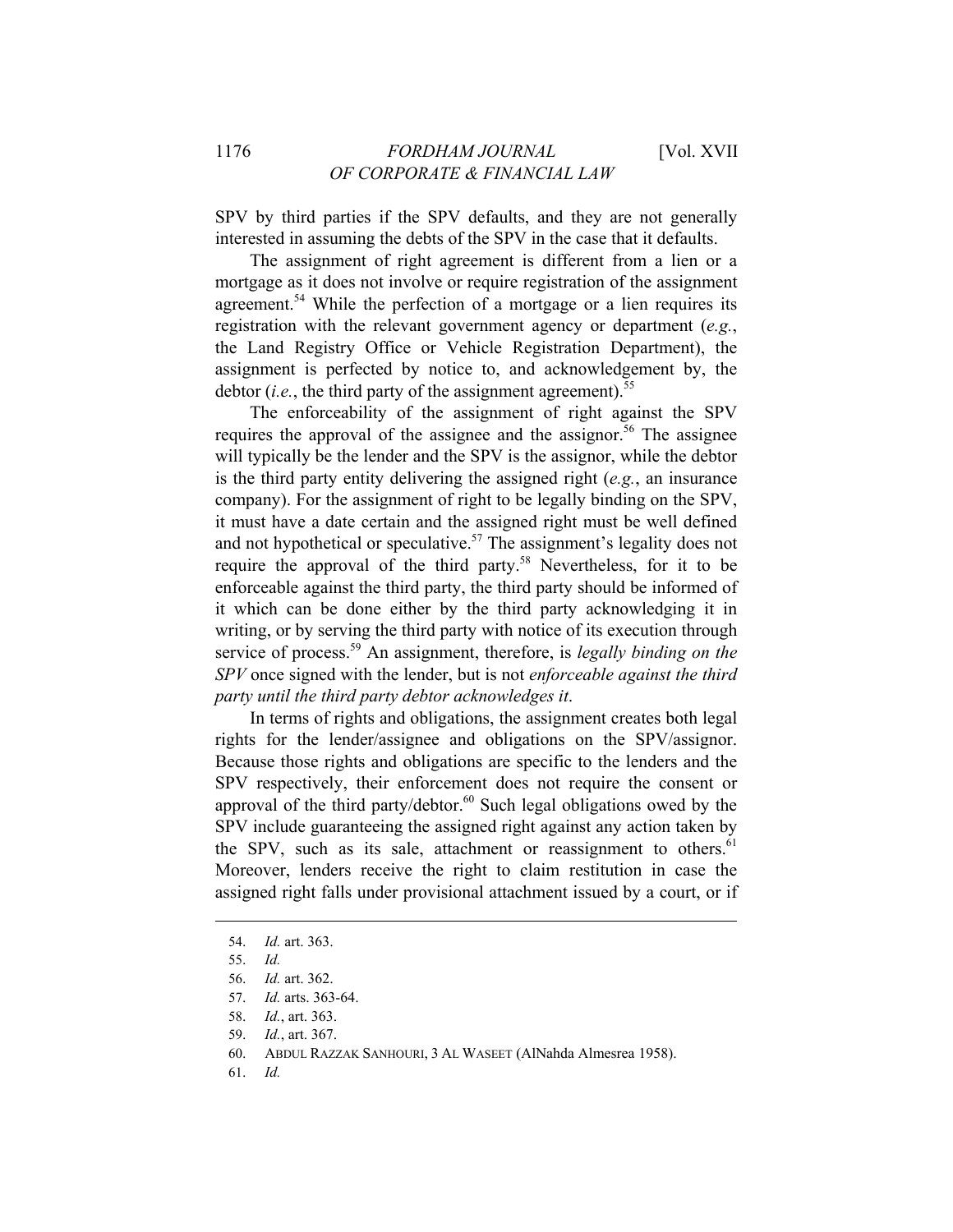the assigned right "did not exist" at the time of the assignment.<sup>62</sup> The latter case occurs if the instrument creating the assigned right is void, or if, for example, the SPV had previously assigned the same right to a third party.

Furthermore, the assignment can be structured so that the SPV guarantees the solvency of the third party debtor at the time of the assignment's execution and/or at the time the assignment is exercised. $63$ Such a guarantee allows the lenders to claim the SPV's share in the third party's insolvency proceedings up to the value of the assigned right.<sup>64</sup>

In addition, the enforcement of the assignment agreement against a third party who might, for example, come seeking foreclosure on the assigned right in the case of debtor's bankruptcy requires that the assignment first be perfected. This can be achieved by having the assignee acknowledge the assignment either in writing or by acceptance of delivery of the assignment notice by court service. $65$  More specifically, this requires either the debtor's acknowledgment of the assignment agreement in writing, or service of process on the debtor of its execution. Such perfection is important to exclude the assigned right from enforcement by the creditors of the SPV in case it becomes insolvent, whereas it is subject to the assignment's perfection date preceding the insolvency date.<sup>66</sup> Perfection also excludes subsequent reassignments of the same right, thus excluding any rights claimed by other alleged third party assignees that did not perfect their assignment, or perfected their assignment *post facto*.

# **II. TAKING OF SECURITY**

As discussed earlier, a key factor in project finance lending is the robustness and certainty of the SPV's projected revenue stream. Next in importance are project-based security liens for the benefit of the lenders, which will typically include all of the SPV's assets. The collateral package should include a lien on all the movable and immovable assets

<sup>62.</sup> *Id.*

<sup>63.</sup> *Id.*

<sup>64.</sup> *Id.*

<sup>65</sup>*. Iraqi Civil Code* art. 363.

<sup>66.</sup> SANHOURI, AL WASEET, 3, *supra* note 60.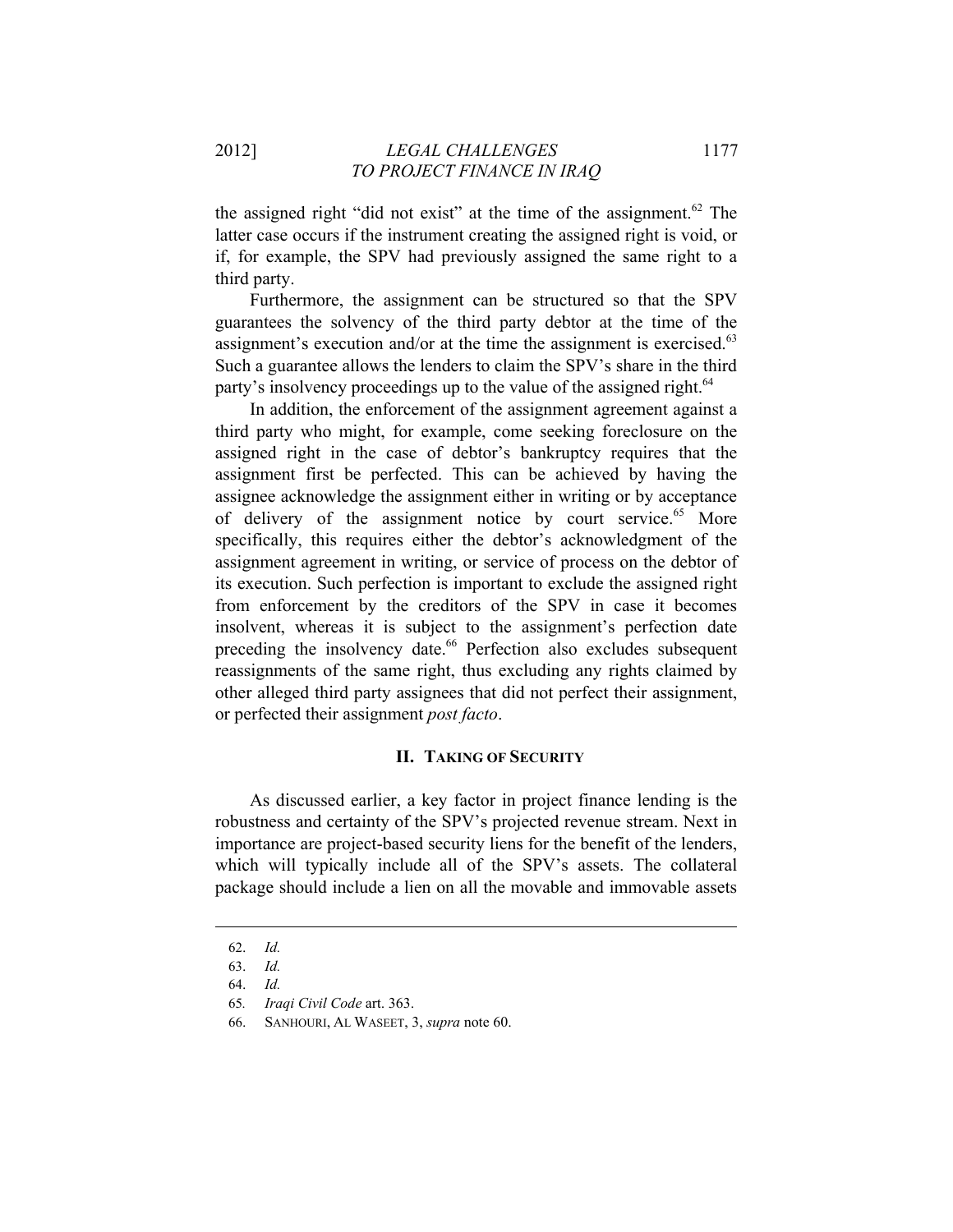# 1178 *FORDHAM JOURNAL* [Vol. XVII *OF CORPORATE & FINANCIAL LAW*

of the SPV, security over the project's cash flow including bank accounts, intellectual property, permits, licenses, concessions, contracts, insurance proceeds, and guarantees by any party, as well as any rights the SPV might have to liquidated damages. Assignment agreements, discussed earlier in this Paper, are the prime way for securing an interest in the SPV's contracts and agreements with third parties.

### A. TYPES OF SECURITY INTEREST

#### *1. Possessive Mortgages*

Security over movable assets is taken by a possessive mortgage, which requires for perfection that the assets be specifically identified on a date-certain and physically transferred to the possession of the mortgagee (*i.e.*, the lenders).<sup>67</sup> This is essentially a form of pawning. Fortunately, the lenders do not have to assume possession of every single movable asset of the project company, as the law allows for leasing back of the mortgaged assets to the SPV.<sup>68</sup> Because Iraqi law requires that the mortgaged assets be specifically identified on a datecertain and physically transferred to the possession of the mortgagee, $69$  it follows that it does not recognize the concept of a floating possessive mortgage, and further, that for the purposes of a possessive mortgage deed/agreement a complete and detailed list of the mortgaged assets must be prepared. The possessive mortgage is only effective as to the listed items.

Specifically, maintenance and/or purchases must be added to the list, which must in turn be given a date-certain before a notary public. There is no system of constructive notice for possessive mortgages, and the law does not protect the lender against bona-fide purchasers with no knowledge of a possessive mortgage. The mortgaged movable assets should therefore be identified as such once on the project's premises.

#### *2. Security Mortgages*

In contrast to a possessive mortgage, a security mortgage affects registered assets (*i.e.*, assets for which there is a national registry—

<sup>67</sup>*. Iraqi Civil Code* arts. 1322, 1342(2), 1352.

<sup>68.</sup> *Id.* art. 1323.

<sup>69</sup>*. Iraqi Civil Code* arts. 1322, 1342(2), 1352.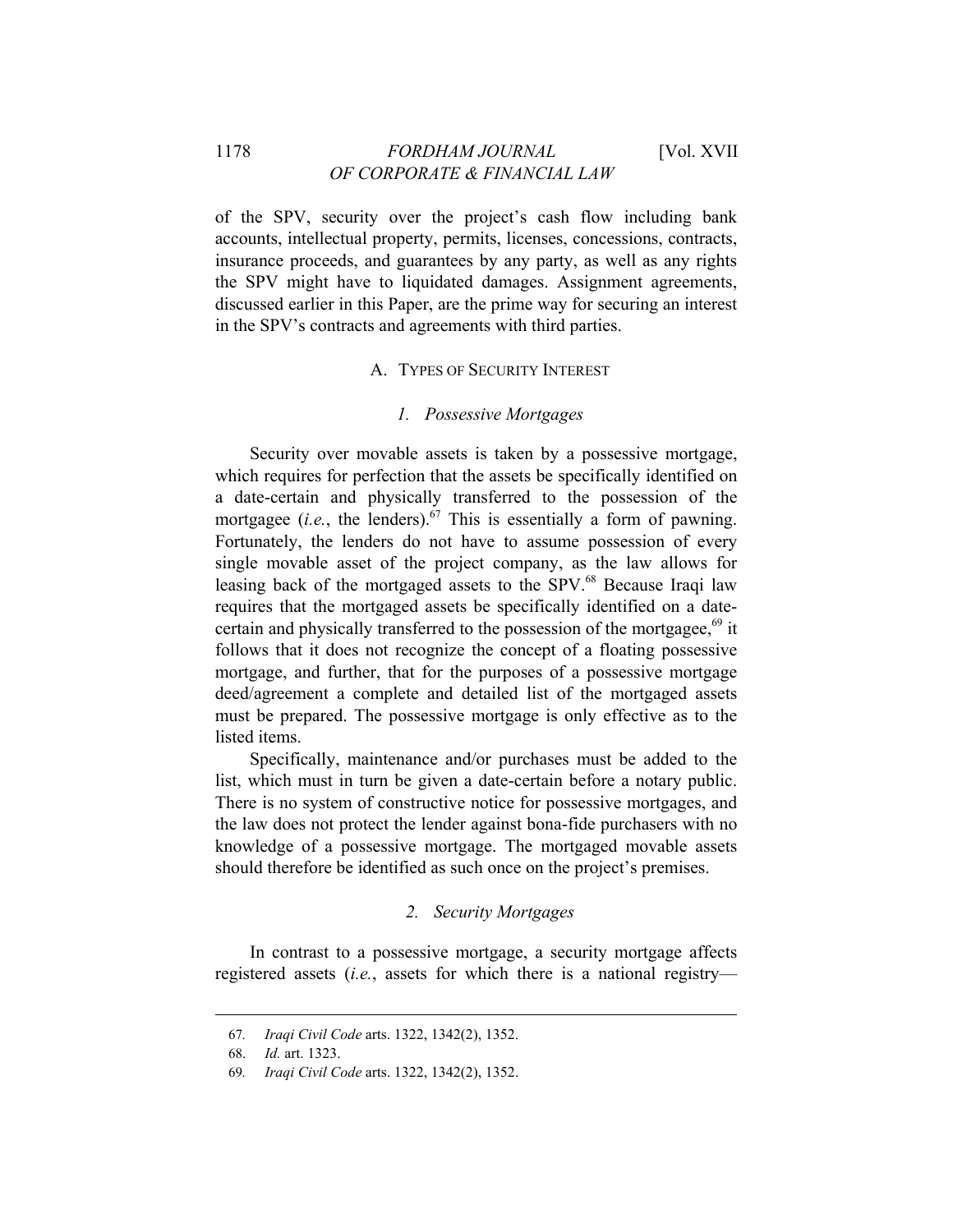namely real estate, vehicles and securities).<sup>70</sup> The perfection of a possessive mortgage, therefore, requires registration of the mortgage with the relevant registry.<sup>71</sup> Priority over such a mortgage among various mortgagees is time related, with older liens having first priority.<sup>72</sup> In order to minimize payments to other creditors, the lenders should request that the borrower, at the risk of triggering a default event, not place any liens on any of its assets without the lenders' prior written consent.

Under Iraqi law, a lien cannot be placed over an indeterminate amount, and since Iraqi law does not allow for floating charges there is no possibility of having a perfected security over bank accounts, which have changing balances. As such, the lenders should assure that any bank accounts operated by the SPV be established with one of the lenders' banks. Further, they should explicitly prohibit the opening of any other accounts by the SPV with any other banks without the written consent of the lenders. The SPV's bank account should be in the name of the lender, with the SPV granted checking privileges that can be revoked in the event of a default.

Alternatively, lenders may set up the bank account in the name of the SPV and not the lender, with the SPV agreeing to give the lenders the authority to freeze the SPV's account and to transfer any funds therein to the lenders account upon notification. Under this option, however, the account remains in the name of the SPV therefore creating a risk of having a third party foreclose on the account before the lenders can act. Foreclosure on the SPV by third party suppliers or other creditors can give those other creditors immediate access to the SPV's bank account.

### B. ENFORCEMENT OF SECURITY RIGHTS

Enforcement of security rights under Iraqi law can be broadly divided into two categories: enforcement under a default, and enforcement under a liquidation or bankruptcy.

<sup>70.</sup> *Id.* art. 1285.

<sup>71.</sup> *Id.* art. 1286.

<sup>72.</sup> *Id.* art. 1304.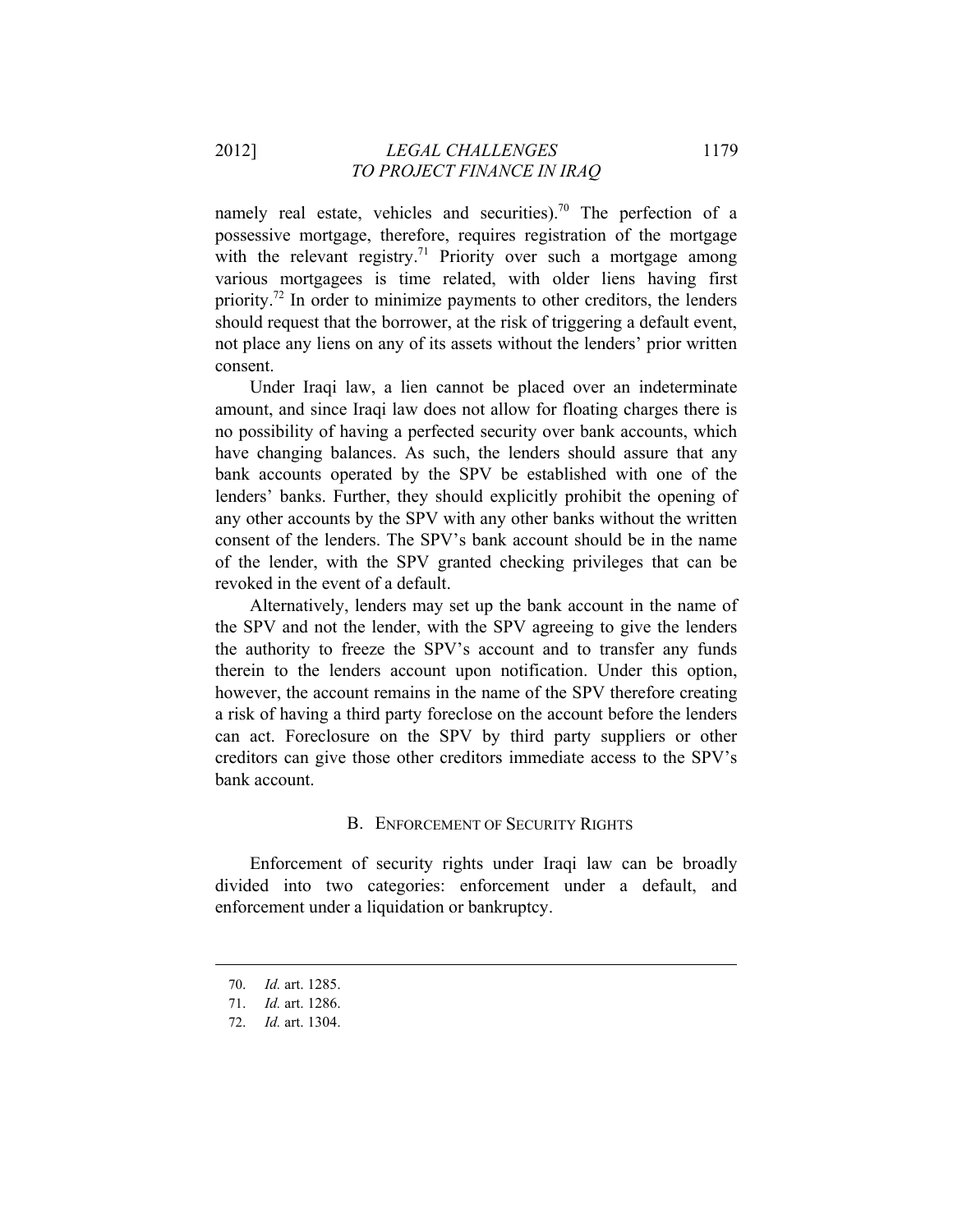In the case of a default, Iraqi law does not allow the lender, on its own, to complete the sale of the troubled SPV asset. Self-help remedies are not allowed; rather the pledge documents must be presented for execution at the court's Execution Department.<sup>73</sup> A request should be filed and evidence of the security perfection presented before an execution officer. If the debtor denies the debt then the matter will be moved to a court which allows for foreclosure on the asset for the benefit of the lender, and if there are several debtors, allows for the auctioning of the asset with the proceeds divided pro rata among the various creditors.<sup>74</sup> If the SPV goes into insolvency proceedings, the court appoints a receivership.75

In certain instances, where a power of attorney is granted by the SPV to the lender over a certain asset, the need for court action can be bypassed by having a separate agreement (*i.e.*, a document separate from the pledge agreement). This agreement provides for the issuance by the SPV of an irrevocable power of attorney that allows the lender to sell the pledged asset. The text of the power of attorney itself should be unconditional (*i.e.*, it cannot refer to the occurrence of an event of default). That approach also works for taking over the management of the project, which can be done by a series of power of attorney documents covering the various areas of operation of the project that the lenders can immediately fall back on, in the case of a default, to continue running the troubled project. Similarly, a power of attorney can be secured over assignment agreements, securities and even real estate, where upon the relevant power of attorney can be used by the lender immediately, as opposed to going to court to seek the right to sell the troubled assets.

Iraqi law allows for the SPV, its creditors or its unpaid employees to file for the SPV's insolvency before a court of law.76 Once a court declares the SPV insolvent, it must set the insolvency date, which is the time at which the SPV stopped paying its commercial debts. At any rate, the court cannot set the insolvency date more than two years prior to the date on which the court declared the SPV insolvent.<sup>77</sup> The claw back

<sup>73</sup>*. Execution Law*, *No. 45*, 1980, art. 15.

<sup>74.</sup> *Id.* art. 26.

<sup>75</sup>*. Commercial Code No. 149*, 1970, arts. 566-791.

<sup>76.</sup> *Id.* art. 570. The insolvency court is the First Instance court before which the insolvency request is filed.

<sup>77.</sup> *Id.* art. 578.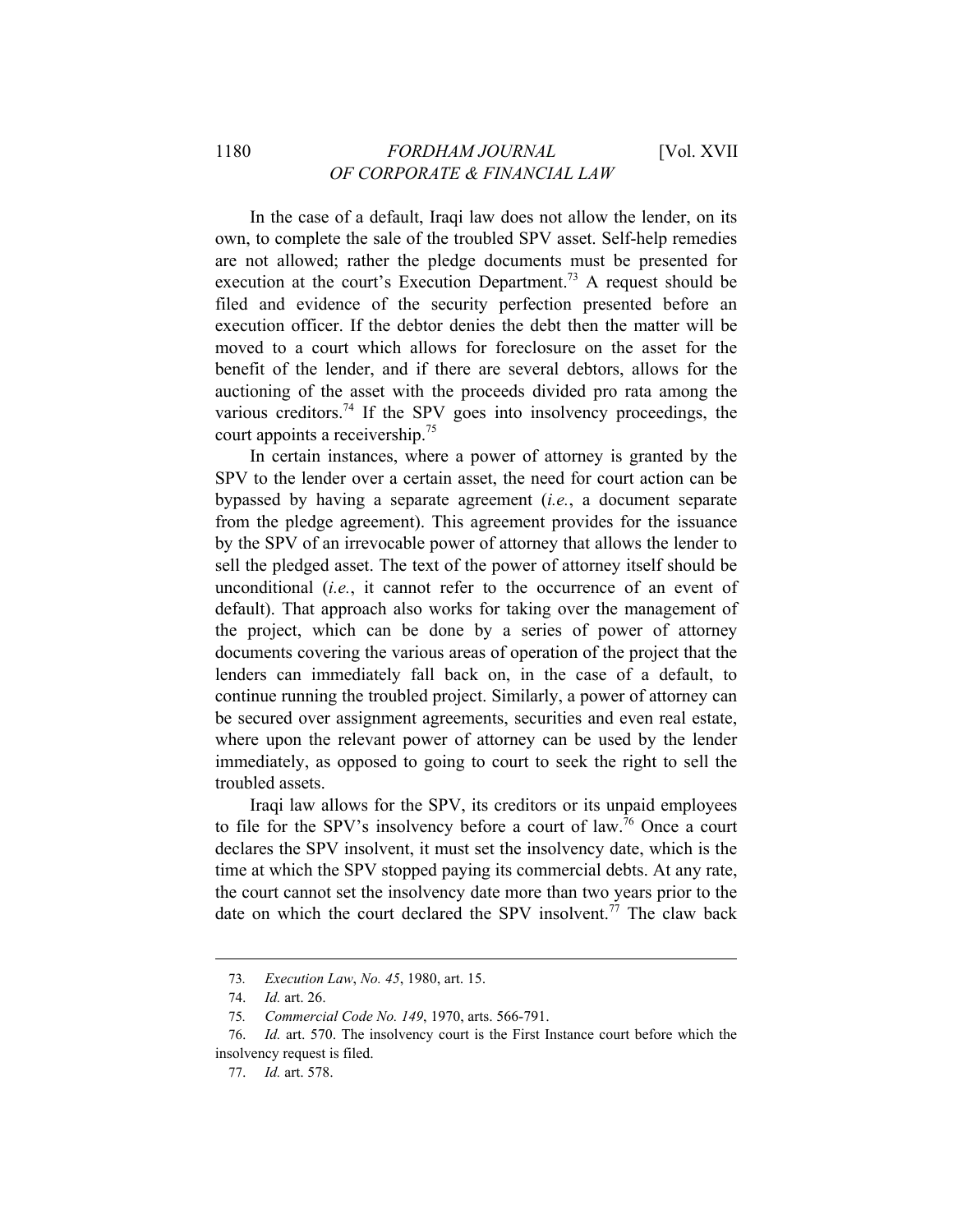2012] *LEGAL CHALLENGES* 1181 *TO PROJECT FINANCE IN IRAQ* 

period, under which a payment or the giving of a security can be voided by a court, extends 90 days prior to the insolvency date,<sup>78</sup> and it<sup>79</sup> includes the voiding of (i) any donations made by the SPV; (ii) the prepayment of loans before their due date including the issuing of checks or commercial paper for the payment of such debt; (iii) payment of any debts in a manner or mode other than previously agreed to between the SPV and the third party; and (iv) any lien or mortgage guaranteeing a previous debt.

Therefore, the claw back measures represent a risk of voidance for an action conducted by the lenders under the powers of attorney discussed earlier because a sale of any assets is prohibited once the insolvency is declared without the approval of the court.<sup>80</sup> Insolvency does not affect, however, the validity of contracts of non-personal nature entered into prior to the insolvency.<sup>81</sup>

### **III.INSURANCE & GOVERNMENTAL GUARANTEES**

#### A. POLITICAL RISK INSURANCE

Cash-flow risk mitigation can be done by design, as in capturing revenue streams abroad, and by using loan repayment guarantees through political risk insurance programs such as those offered under the U.S. Overseas Private Investment Corporation ("OPIC") and the Japan Export-Import Insurance Department. While these programs suffer from shortcomings in that they are narrow in scope and have protracted claims procedures, they do offer a service that is hard to come by in troubled areas such as Iraq, where the private insurance sector is still nascent, and not fully developed while international insurance companies have internal and external barriers to market entry.<sup>82</sup>

<sup>78.</sup> *Id.* art. 614.

<sup>79.</sup> *Id.* art. 613.

<sup>80.</sup> *Id.* art. 660. All insolvency matters are governed by articles 566-791 of Commercial Code No. 149 (1970), which is otherwise superseded in all of its other articles by Commercial Code No. 30 (1984).

<sup>81.</sup> *Id.* art. 638.

<sup>82.</sup> *See* Paul E Comeaux & N. Stephen Kinsella, *Reducing Political Risk in Developing Countries: Bilateral Investment Treaties, Stabilization Clauses, and MIGA & (and) OPIC Investment Insurance,* 1 N.Y.L. SCH. J. INT'L & COMP. L. 15 (1995); S.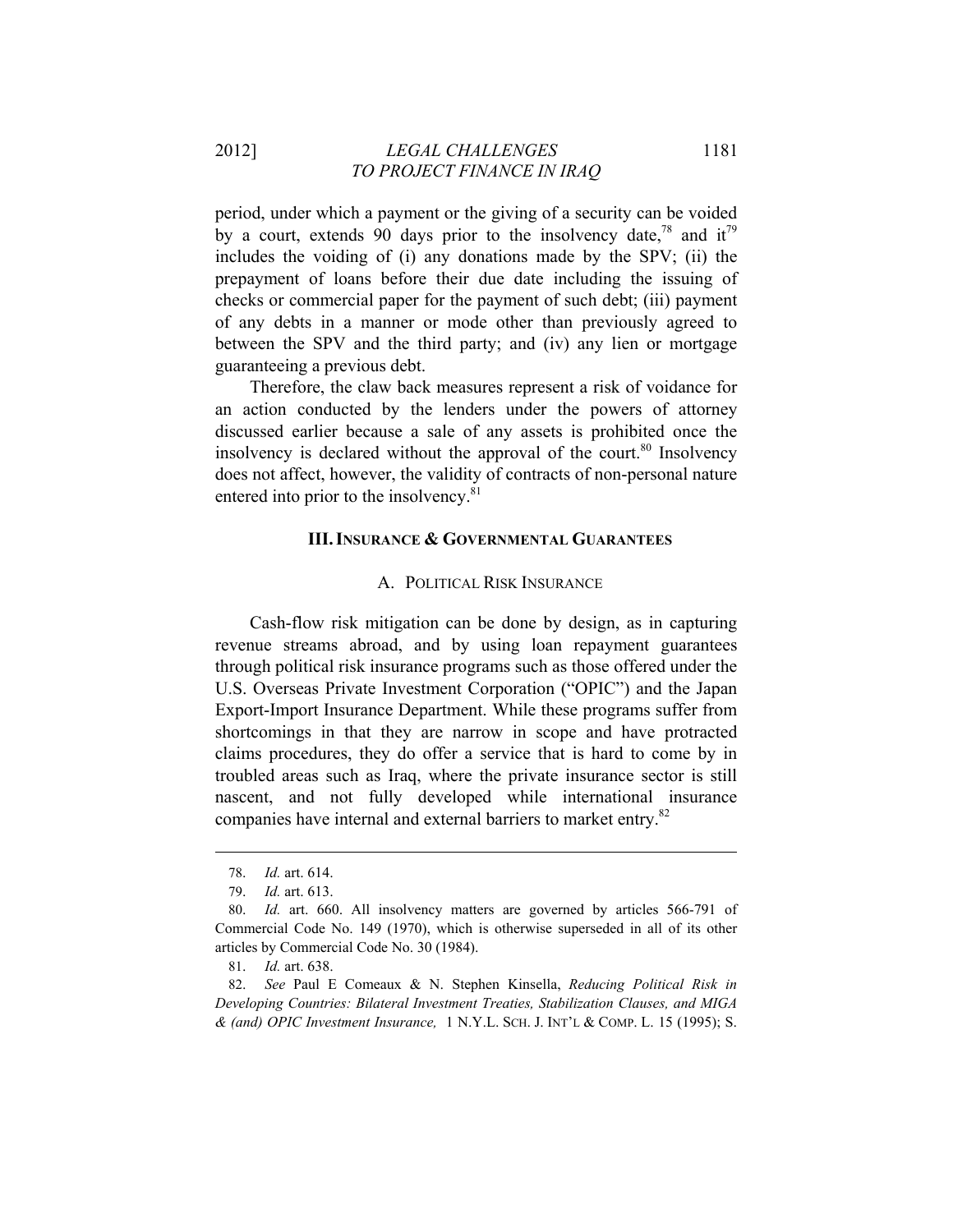OPIC does not have a requirement that U.S. investors own the foreign facility, however, it only insures the part of the investment in the facility that is made by the U.S. investor. Eligibility for OPIC insurance is governed by statute<sup>83</sup> and includes only (i) citizens of the United States; (ii) U.S. corporations; (iii) foreign business entities owned at least 95% by U.S. citizens; or (iv) other qualified U.S. companies.  $84$ 

The Multilateral Investment Guarantee Agency ("MIGA"), of which Iraq is a member, is another option. MIGA is designed to promote foreign investment in member countries by providing guarantees, in the form of insurance, co-insurance and reinsurance, against noncommercial risk. $85$  If MIGA finds for the insured investor, it will pay the compensation to which the investor is entitled under the guarantee.<sup>86</sup> Under the terms of the international convention establishing MIGA, it is permitted to seek reimbursement of such payments from the host government, which means that before MIGA coverage is issued, approval must be obtained from the host country. $87$  MIGA's grant of authority allows it to provide limited insurance against losses relating to (i) currency transfer restrictions; (ii) expropriation; (iii) war and civil disturbance; (iv) breach of contract; and (v) non-honoring of sovereign financial obligations.<sup>88</sup>

The World Bank offers a similar service by providing guarantees to loans made by commercial lenders if the country's government issues a counter-guarantee.89 Such guarantees do not provide any coverage for expropriation, or for war, revolution or civil disobedience; rather they only cover losses attributable to currency convertibility and transfer,

Linn Williams, *Political and Other Risk Insurance: OPIC, MIGA, EXIMBANK and Other Providers,* 59 PACE INT'L L. REV. 5 (1993).

<sup>83.</sup> Congressional statement of purpose; creation and functions of Corporation, 22 U.S.C. § 2191.

<sup>84.</sup> What We Offer (Application for Political Risk Insurance), OPIC, http://www .opic.gov/what-we-offer/political-risk-insurance/apply.

<sup>85.</sup> Convention Establishing the Multilateral Investment Guarantee Agency, Oct. 11, 1985, art. 2.

<sup>86.</sup> *Investment Guarantees: Guarantees Overview*, MULTILATERAL INVESTMENT GUARANTEE AGENCY, WORLD BANK GROUP*,* http://www.miga.org/investmentguaran tees/index.cfm?stid=1796 (last visited Sept. 1, 2012).

<sup>87.</sup> Convention Establishing the Multilateral Investment Guarantee Agency, Oct. 11, 1985, art. 12(a), (b).

<sup>88.</sup> HOFFMAN, *supra* note 8.

<sup>89.</sup> *Id.*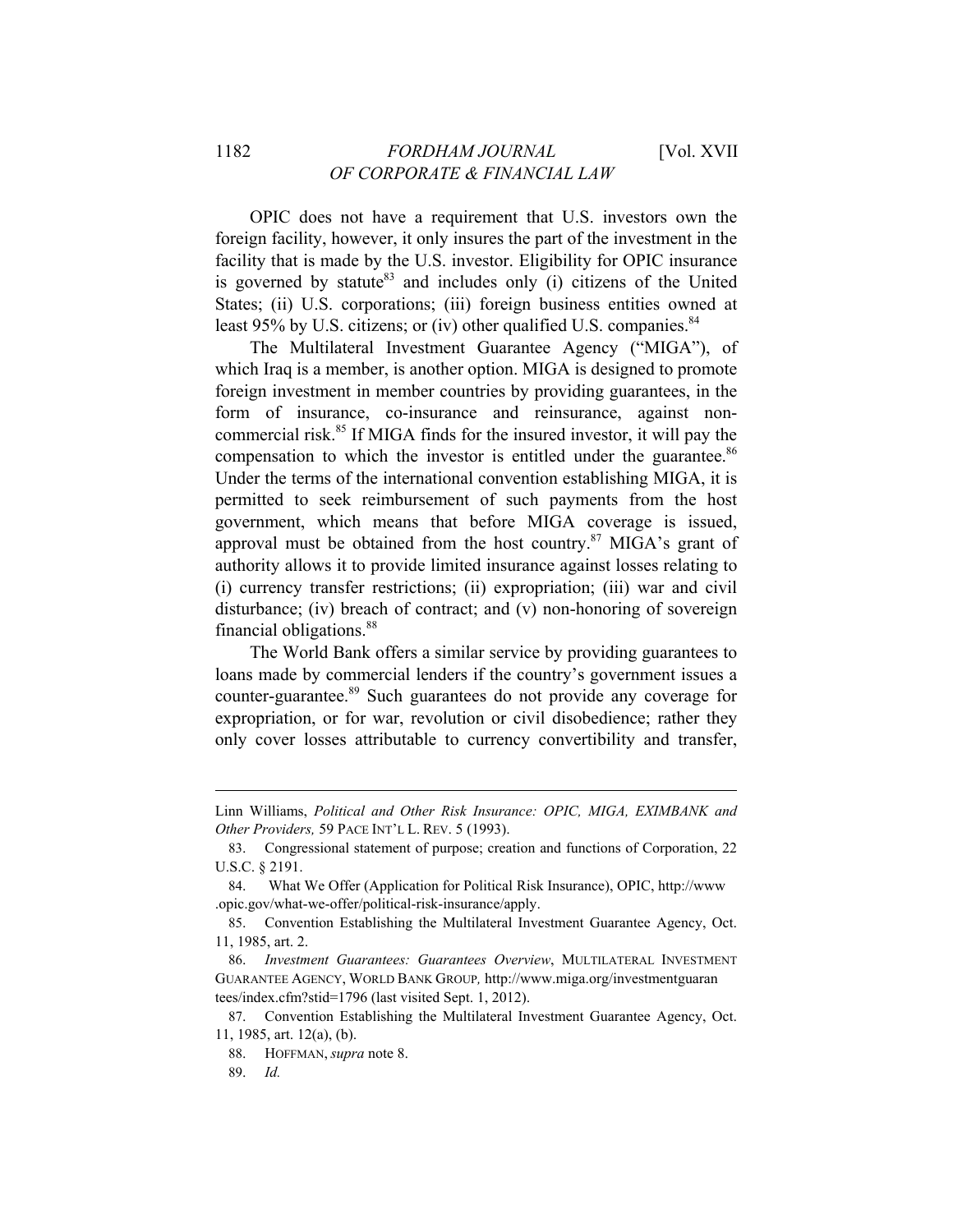breach of contract by the local government and changes in regulations affecting debt repayment.<sup>90</sup>

### B. GOVERNMENT GUARANTEES

The above options can be pursued in conjunction with guarantees granted by the host government itself, often referred to as sovereign guarantees. The scope of such a guarantee depends on the level of risk involved, and it can take several forms, such as an off-take purchaser agreement, or commitment to undertake certain legal or regulatory reforms.<sup>91</sup> Lenders should seek enforceable promises, such as guaranteeing private debts needed for the project, or providing counterindemnities to guarantor-parties.

Governments, on the other hand, will and should resist giving out anything but the most essential guarantees.<sup>92</sup> Risks should be allocated to those best placed to manage them. Governments should carefully value the guarantees being considered, and how aspects of public-sector management should be modified to improve the quality of guarantees provided.93 In the case of financing by the World Bank, a sovereign repayment agreement is mandatory for the provision of a World Bank loan, which requires repayment indemnity by the host country.<sup>94</sup>

#### C. ASSIGNMENT AND USE OF INSURANCE PROCEEDS

As the insurance market in Iraq is extremely underdeveloped and not functional except in the area of car insurance, a few words are in order regarding the assignment of insurance proceeds and policies.<sup>95</sup> Generally, each lender should endeavor to add its name as an additional

<sup>90.</sup> *Id.*

<sup>91.</sup> TIMOTHY IRWIN, GOVERNMENT GUARANTEES ALLOCATING AND VALUING RISK IN PRIVATELY FINANCED INFRASTRUCTURE PROJECTS (The World Bank 2007); Delmon, *supra* note 2; Vinter & Price, *supra* note 29; HOFFMAN, *supra* note 8.

<sup>92.</sup> LLANTO GILBERTO & CECILIA SORIANO, GOVERNMENT GUARANTEES IN INFRASTRUCTURE PROJECTS: A SECOND, THIRD LOOK AT THE POLICY (Philippine Institute for Development Studies 1997).

<sup>93.</sup> IRWIN, *supra* note 91.

<sup>94.</sup> *Id.*

<sup>95.</sup> Misbah Kamal, *Iraq's Difficult Journey*, POLICY, Jan. 24, 2010.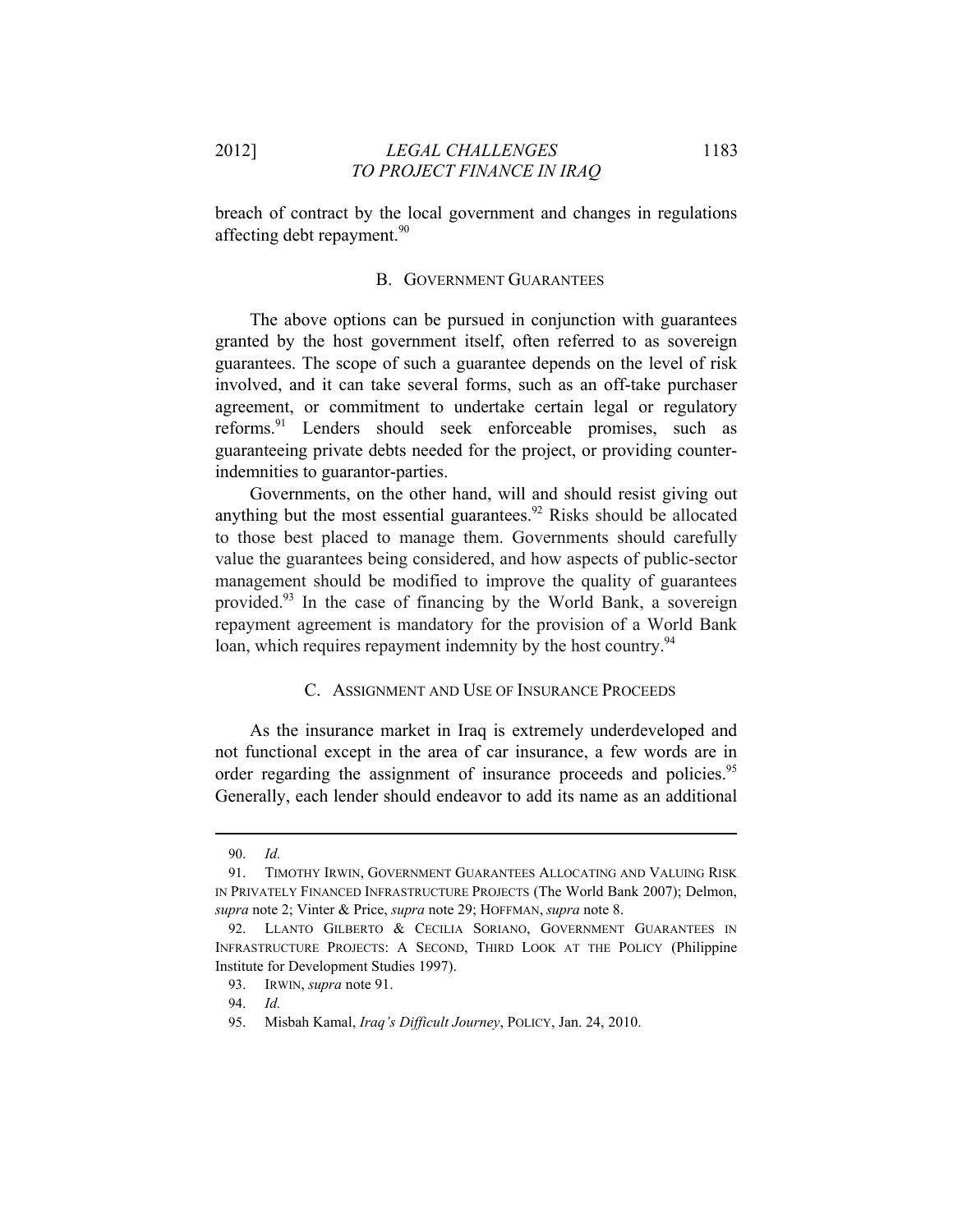insured party/beneficiary in the policy contract, thus enabling itself to receive benefits under the policy.96 Certificates issued for an additional insured commonly face a problem if the certificate conflicts with the coverage limitation in the policy contract because courts may allow the policy contract to prevail over the certificate.<sup>97</sup> Therefore, the decision for a lender to clearly identify itself as an insured is of great importance.

Furthermore, a loss payee clause will afford the lenders access to insurance proceeds up to the amount of the debt. $98$  A non-vitiation or breach of control clause is an important companion to the loss payee clause. It helps prevent the insurer from voiding a policy or refusing to make payment to the lenders as loss payee; and without a non-vitiation clause, a loss payee clause might not be very effective.<sup>99</sup> Reinsurance. especially if insurance is procured from local companies, can address questions as to the Iraqi insurer's credit-worthiness. A cut-through arrangement makes the reinsurance proceeds directly payable to the lenders, which in turn makes the lender's collateral over the insurance policies even more robust.<sup>100</sup> The cut-through arrangement is not in violation of any Iraqi laws, but it is a contractual arrangement and therefore can be treated as a voidable preference upon the bankruptcy of a local insurer.<sup>101</sup>

Finally, the project lenders should have an express defense against any subrogation claims via a waiver of subrogation clause or agreement which effectively prohibits the insurer from pursuing the project lender as a potential third party responsible for a loss in order to recover any paid insurance proceeds.<sup>102</sup>

<sup>96.</sup> Douglas R. Richmond & Darren S. Black, *Expanding Liability Coverage: Insured Contracts and Additional Insureds,* 781 DRAKE L. REV. 44 (1996).

<sup>97.</sup> Thomas M. Hamilton, *Problems Arising from Additional Insureds Endorsements*, 384 DEF. COUNS. J. 62 (1995).

<sup>98.</sup> *Loss Payee,* IRMI.com, http://www.irmi.com/online/insurance-glossary/ terms/l/loss-payee.aspx (last visited Sept. 9, 2012).

<sup>99.</sup> Noam Ayali, *Using Commercial Insurance to Avoid Project Risk*, 17 INT'L FIN. L. REV. 19 (2000).

<sup>100.</sup> Larry Schiffer, *Cut-Through Provisions in Reinsurance Agreements*, IRMI.COM, Mar. 2001, http://www.irmi.com/expert/articles/2001/schiffer03.aspx.

<sup>101.</sup> Vinter & Price, *supra* note 29.

<sup>102.</sup> Gary E. Snodgrass, *Waiver of Subrogation and Allocation of Risk in Construction Contracts*, 95 DEF. COUNS. J. 62 (1995).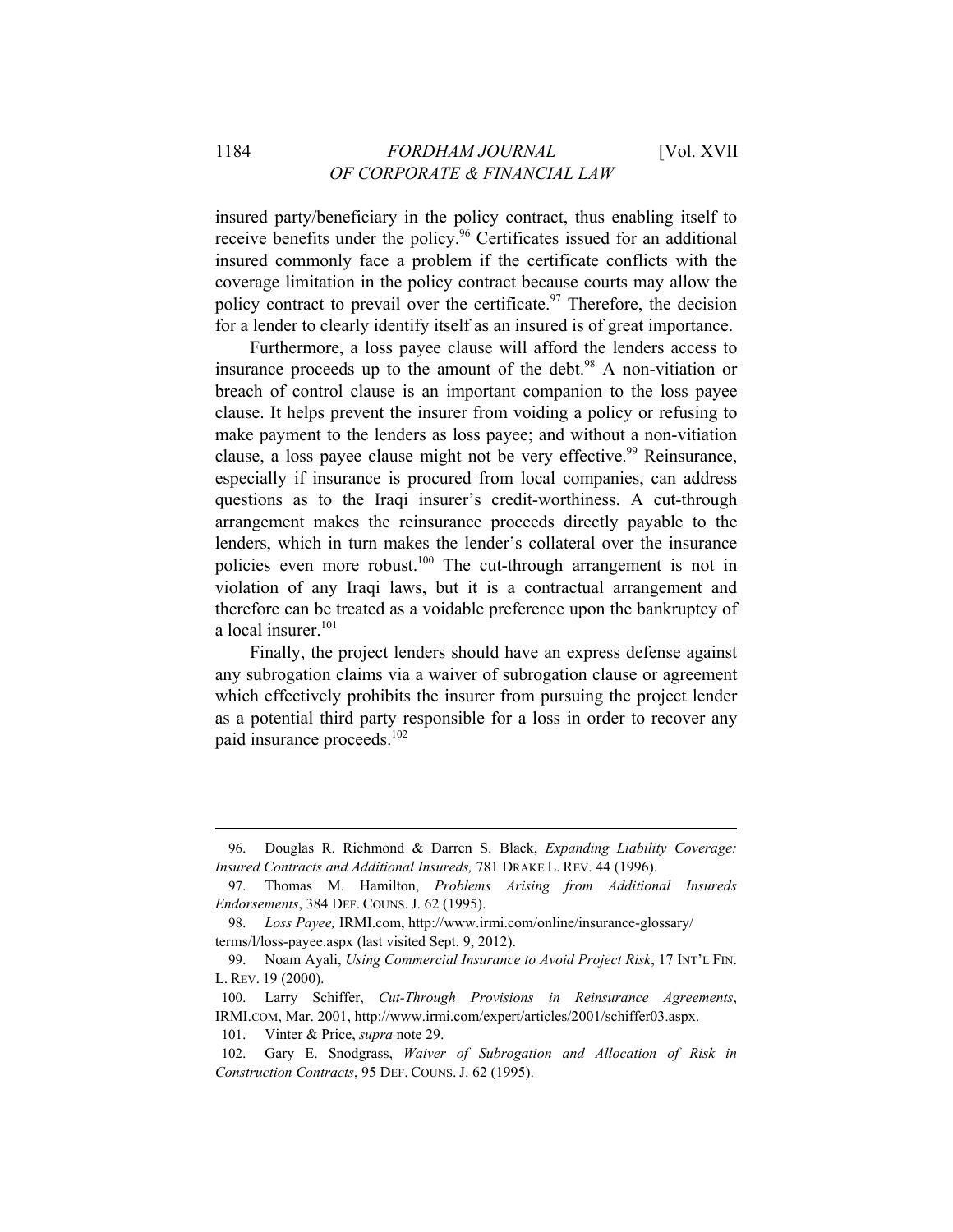# 2012] *LEGAL CHALLENGES* 1185 *TO PROJECT FINANCE IN IRAQ*

# **IV. OWNERSHIP STRUCTURES**

Selection of the form of business organization for the project company is an important decision in the project's development. The SPV, as the single-purpose corporate subsidiary, remains the most common project financing structure. Under this structure, the sponsor incorporates an entity to develop, construct, own, operate and maintain a project at a specific site. Apart from environmental liability established under a very recent law, and discussed earlier in this Paper,  $103$  piercing the corporate veil is not addressed under Iraqi corporate law. Nonetheless, in light of potential developments to the existing companies law,<sup>104</sup> officers of the SPV should conduct business of the SPV in the SPV's name and not that of the parent company. Further, the SPV should be the entity identified as the contracting party, with a clear distinction between the parent company and the SPV.

#### A. TYPES OF COMPANIES

Iraqi law allows for the incorporation of private companies, owned by private parties, as well as for mixed companies, in which the government owns not less than  $25\%$  of the shares.<sup>105</sup> The law namely allows for three forms of unlimited companies: single-owned projects, which are essentially a one-person partnership; general partnerships; and simple partnerships, which have no capital requirements and are simply created before a notary public.<sup>106</sup> The law further allows for two forms of limited liability companies: limited liability companies and public shareholding companies.<sup>107</sup>

Unlimited companies structured as general partnerships in which all partners share proportionally in income, loss and the management of the business, provide for the joint and several liability of the partnership members, and therefore, are not suitable for an SPV in a project finance scenario.

<sup>103</sup>*. The Environment's Protection & Improvement Law No. 27*, 2009.

<sup>104</sup>*. Companies Law No. 21*, 1997.

<sup>105.</sup> *Id.*

<sup>106.</sup> *Id.* art. 8(3).

<sup>107.</sup> *Id.*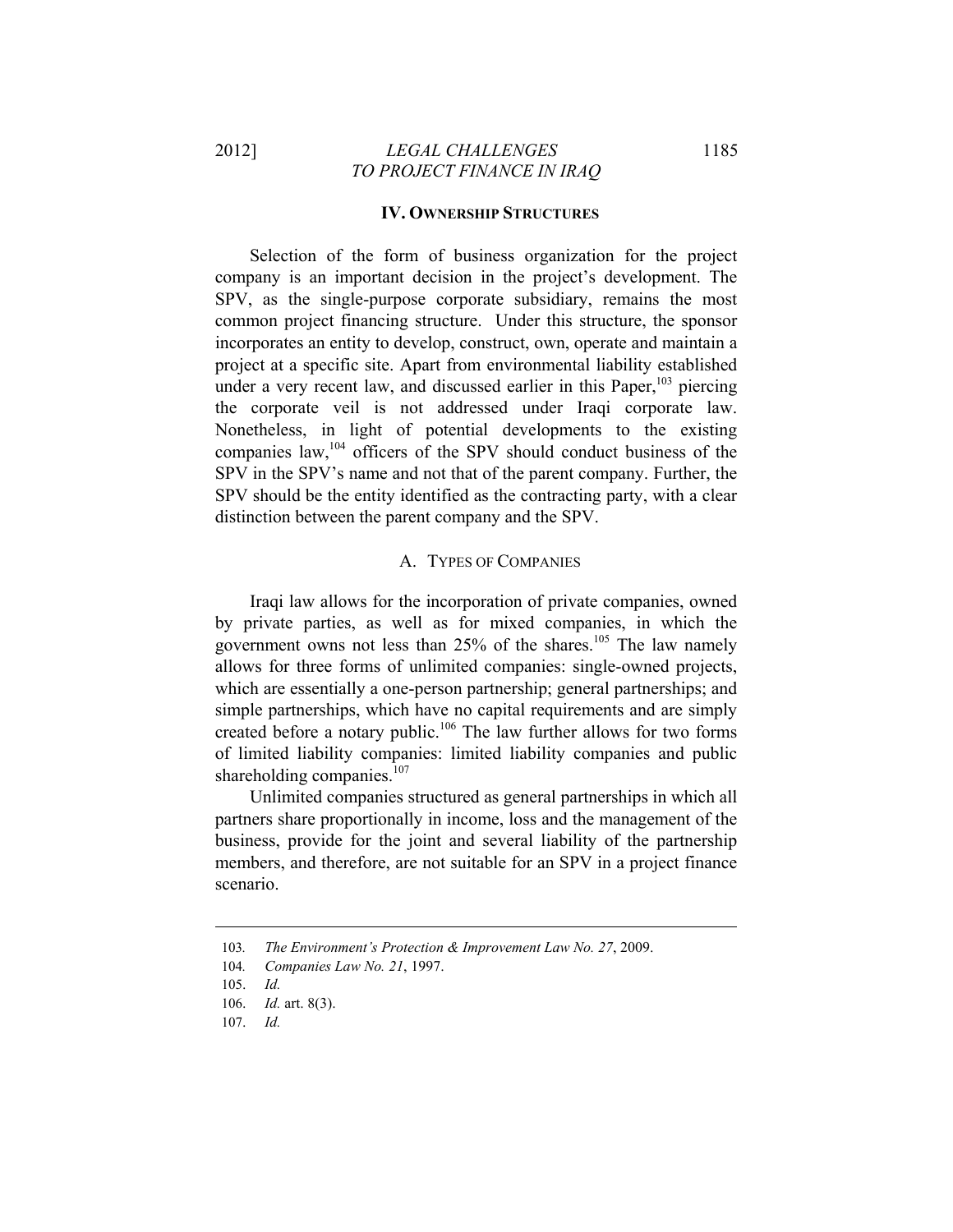Iraqi law does not provide for limited liability partnerships, which allow for unlimited liability for managing partners and limited liability for the non-managing partners.

A limited liability SPV, on the other hand, allows its members limited liability up to their equity, but it does not allow for a board of directors. Rather, the managing director, who is appointed by the general assembly (*i.e.*, all of the shareholders), exercises the authority typically granted to a board of directors.<sup>108</sup> This is obviously problematic from a management point of view for the shareholders. Short of the Iraqi Parliament amending the current Companies law to allow for boards of directors in limited liability companies, the partners can have a shareholders' agreement amongst themselves, effectively creating a shadow board of directors. Alternatively, the partners can form a foreign company that allows for a board of directors. Such foreign company, in turn, wholly owns the limited liability company in Iraq. This latter approach allows for an actual board of directors under the foreign law, which has the benefit of giving partners greater control over the managing director position.

#### B. DUE DILIGENCE CONSIDERATIONS

From a due diligence point of view, it is important to verify the validity of incorporation and statutory existence of the specific business organization of the target (*e.g.*, ensuring its certificate of incorporation did not expire or that the company was not dissolved). Issues related to a company's good standing include meeting the statutory requirement of filing annual audited financial statements and holding the general assembly meeting for at least the minimum number of times annually, which for a limited liability company is biannually.<sup>109</sup> Any general assembly resolutions must be filed with the Companies Registrar within four days from their passing.110 As the concept of *ultra vires* is not well established in Iraq, the authority of a signatory to sign for a company must always be verified, preferably through a power of attorney or a general assembly authorization.

The articles of incorporation should be carefully reviewed to ascertain that the company has the power to conduct business in the

<sup>108.</sup> *Id.* art. 123(2).

<sup>109.</sup> *Id.* art. 86.

<sup>110.</sup> *Id.* art. 99.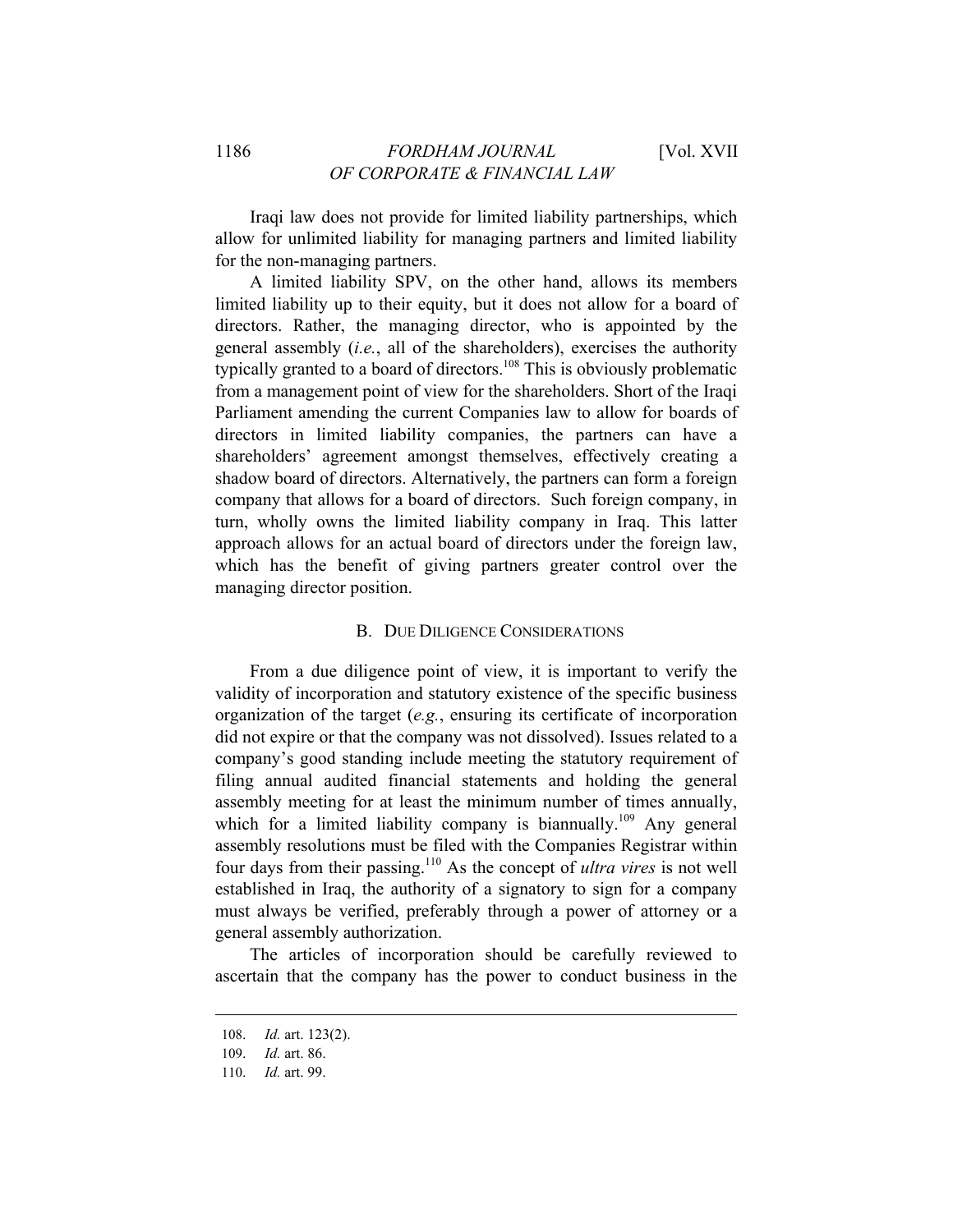2012] *LEGAL CHALLENGES* 1187 *TO PROJECT FINANCE IN IRAQ* 

desired areas, particularly whereas a foreign company must be registered in Iraq to do business. Registration can take place by incorporating under one of the types of companies mentioned earlier, or by establishing a branch office, which is only possible if a governmental contract is awarded to the company.<sup>111</sup> The branch office, however, will lose its legal standing once the existing governmental contract concludes and a new governmental contract is not awarded.<sup>112</sup> Therefore, if a tender is awarded, a branch office gives foreign companies the option to apply for other governmental tenders without being incorporated in Iraq.

#### **V. DISPUTE RESOLUTION**

Dispute resolution for project finance projects in Iraq presents unique challenges. The anticipation of disputes and the method of resolving them should not be perceived by international financiers as a straightforward exercise, which simply consists of the incorporation of a standard dispute resolution clause into the transaction. To the contrary, dispute resolution clauses should be one of lenders' first concerns when they enter into negotiations, particularly in Iraq. Drafting a dispute resolution clause requires both comprehensive knowledge of the project and dispute resolution mechanisms to be used by project participants, as well as accurate anticipation of the risks incurred.<sup>113</sup>

For instance, within the Iraqi context, the enforceability of international arbitration awards is problematic. Articles 251-276 of the Iraqi Code of Civil Procedure, according to which any matter capable of amicable settlement may be subjected to arbitration, regulates arbitration.<sup>114</sup> However, the code of civil procedure does not contain provisions for foreign arbitral awards. Iraq is a signatory to the Riyadh Convention for judicial cooperation, $115$  but it has not yet adhered to the

<sup>111</sup>*. Regulation Governing Branches & Offices of Foreign Companies*, *No. 5*, 1989. 112. *Id.*

<sup>113.</sup> Christopher Dugué, *Dispute Resolution in International Project Finance Transactions,* 24 FORDHAM INT'L L. J. 1064 (2000).

<sup>114</sup>*. Iraqi Code of Civil Procedure No. 83*, 1969.

<sup>115.</sup> Riyadh Arab Agreement for Judicial Cooperation, 1983, *available at* http://adala.justice.gov.ma/production/Conventions/ar/Conv\_Arabe/CA\_Entraide\_judi ciaire.htm (Arabic translation), http://www.unhcr.org/refworld/docid/3ae6b38d8.html (English translation) [hereinafter Riyadh Arab Agreement]; *Iraq expresses readiness to*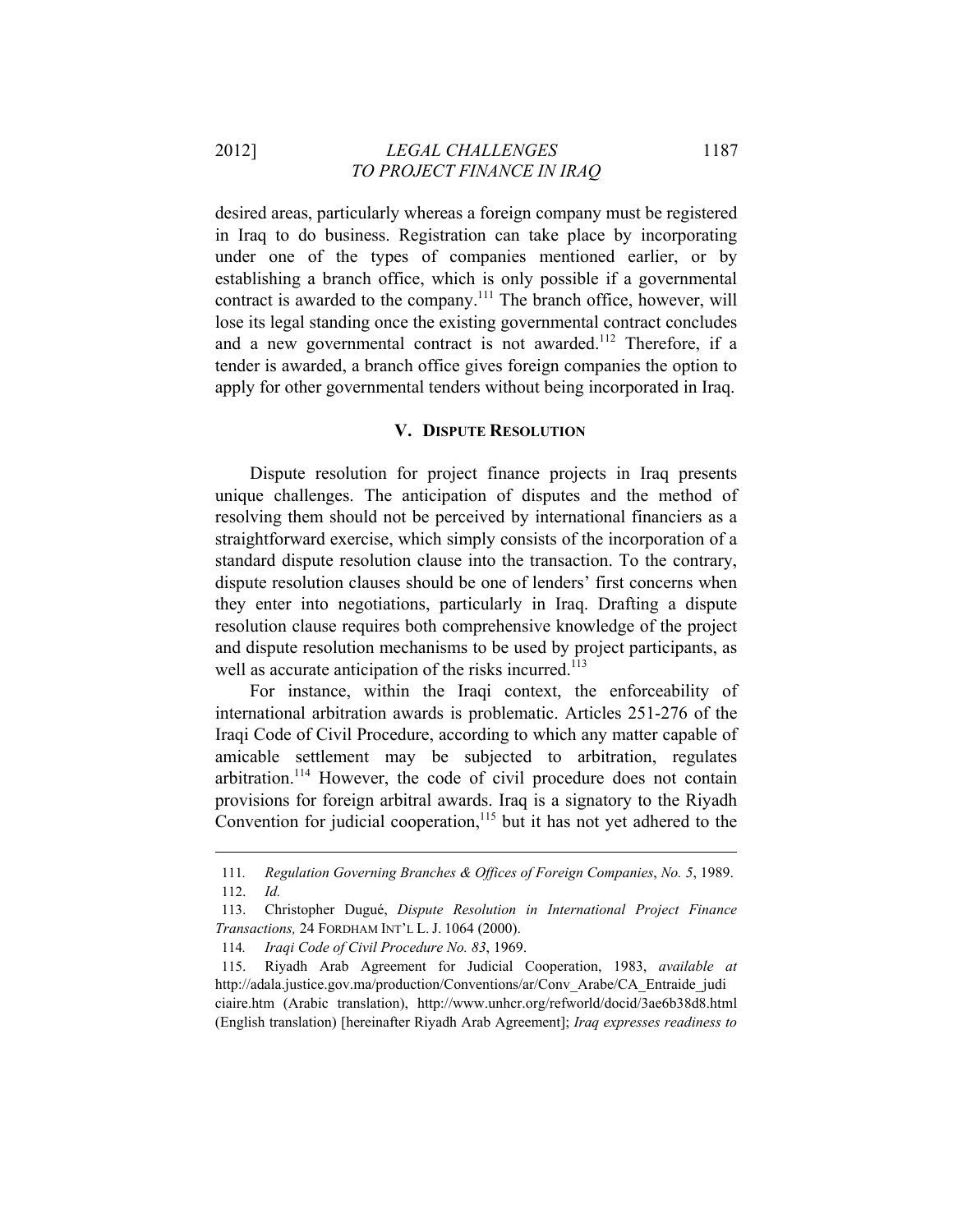New York Convention,<sup>116</sup> or joined the International Centre for Settlement of Investment Disputes ("ICSID").

As a result, the Iraqi commercial dispute resolution environment currently lacks a legal basis for the direct enforcement of foreign arbitration awards except under the Riyadh Convention.

#### A. COURT AWARDS

Iraqi law defines a foreign judgment as one that is rendered by a non-Iraqi court.<sup>117</sup> It allows for the enforcement of foreign judgments, which can occur under the Enforcement of Foreign Judgments Law No. 30,118 or under the Riyadh Convention, which provides that contracting states should recognize and enforce the judgments rendered in any other contracting state.<sup>119</sup> The Riyadh Convention, however, excludes administrative decisions.

To enforce a foreign judgment in Iraq, the judgment must be final, meaning that the foreign highest court rendered its non-appealable judgment, or that an appeal is time-barred. Nevertheless, even a final foreign judgment cannot be enforced if any of the following conditions is met $\cdot$ <sup>120</sup>

- 1. if the defendant was not notified to appear before the court which issued the judgment or was not duly or properly served with notice,
- 2. if the court which passed the judgment was without competent jurisdiction,
- 3. the verdict is civil in nature,
- 4. if the defendant is able to establish to the court that the judgment is not final, or

*extradite Jordanian prisoners,* NEWS, ENGLISH.XINHUANET.COM (Feb. 2, 2010), http://news.xinhuanet.com/english2010/world/2010-02/02/c\_13160635.htm.

<sup>116.</sup> Convention on the Recognition and Enforcement of Foreign Arbitral Awards, 1958, *available at*, http://www.uncitral.org/uncitral/en/uncitral\_texts/arbitration/NYC onvention\_status.html.

<sup>117</sup>*. Iraqi law for enforcement of foreign judgments No. 30*, 1928.

<sup>118.</sup> *Id.*

<sup>119.</sup> Riyadh Arab Agreement, *supra* note 115, art. 25(b).

<sup>120</sup>*. Iraqi law for enforcement of foreign judgments No. 30*, 1928, art. 6 (author translation).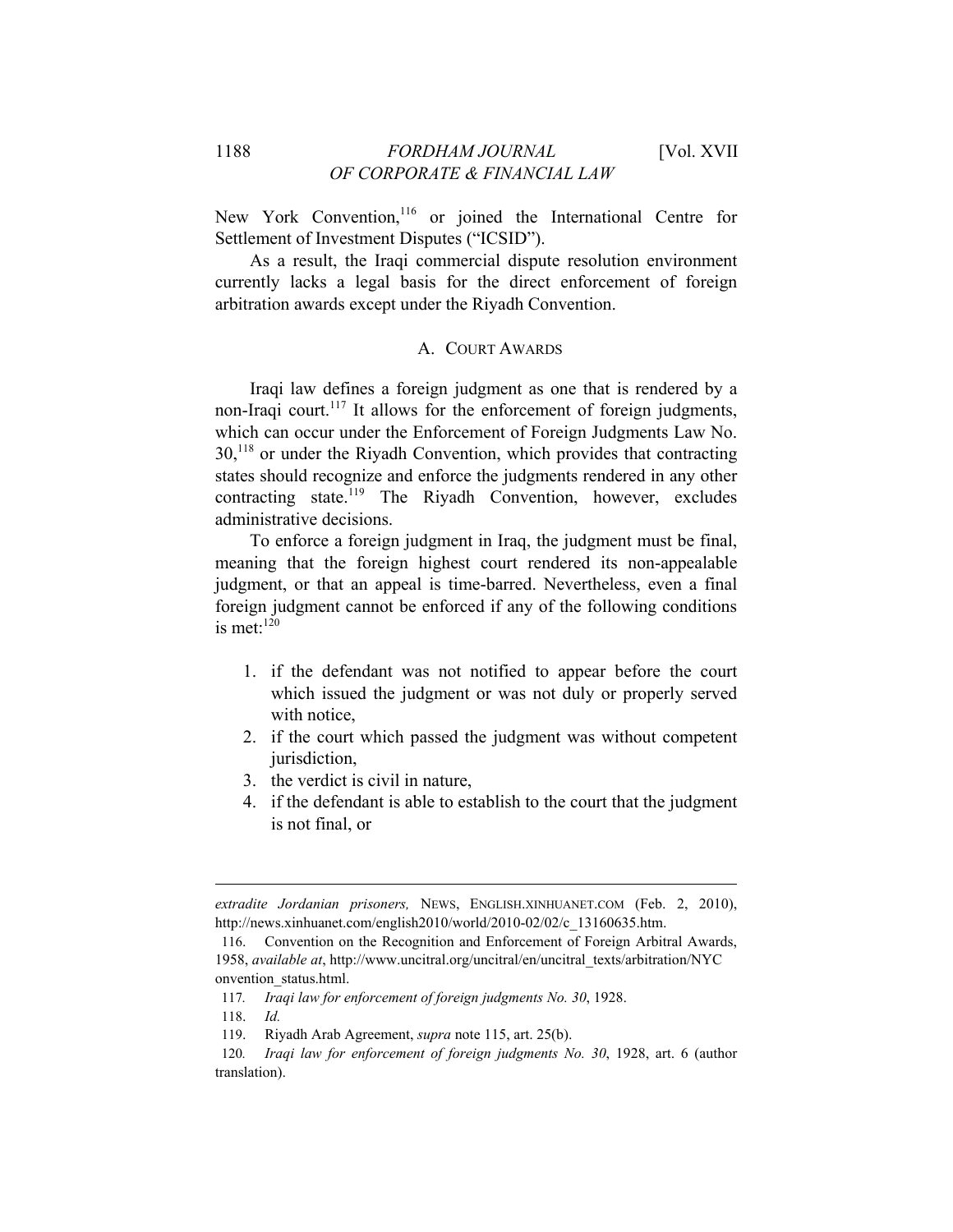# 2012] *LEGAL CHALLENGES* 1189 *TO PROJECT FINANCE IN IRAQ*

5. if the judgment was for a case which the courts in Iraq are not allowed to hear because it is against public policy or morality.

In addition to the above, the Enforcement of Foreign Judgments law requires reciprocity for enforcing foreign judgments,<sup>121</sup> and it is not clear how Iraqi courts will interpret this requirement. Specifically, it is not clear what type of evidence will be required to show that such reciprocity exists. Accordingly, and pending a more developed jurisprudence on the enforcement of foreign judgments, the value of having a contract governed by Iraqi law and subjecting any disputes to Iraqi forums, should be carefully explored.

#### B. ARBITRAL AWARDS

The enforcement of foreign arbitral awards can occur directly under the Riyadh Convention, but only if the award was made by a tribunal in a member state.<sup>122</sup> Therefore, there is not a direct mechanism for the enforcement of foreign arbitration awards issued by a tribunal that is not a member state of the Riyadh Convention. One way to work around this obstacle is to use the Law for Enforcement of Foreign Judgments to recharacterize the arbitration award as a court judgment.

Nonetheless, even under the Riyadh Convention, an arbitral award will not be enforced under the following circumstances:<sup>123</sup>

- 1. If the law of the requested party does not permit the settlement of the subject of the dispute by arbitration.
- 2. If the adjudication of the arbitrators is made in execution of a condition or arbitration contract that is void or has not become final.
- 3. If the arbitrators are non-competent under the contract, condition of arbitration or under the law on the basis of which the adjudication was made.
- 4. If the litigants have not been served subpoenas in the proper manner.

<sup>121.</sup> *Id.* art. 11.

<sup>122.</sup> Riyadh Arab Agreement, *supra* note 115, art. 37.

<sup>123.</sup> *Id* (author translation).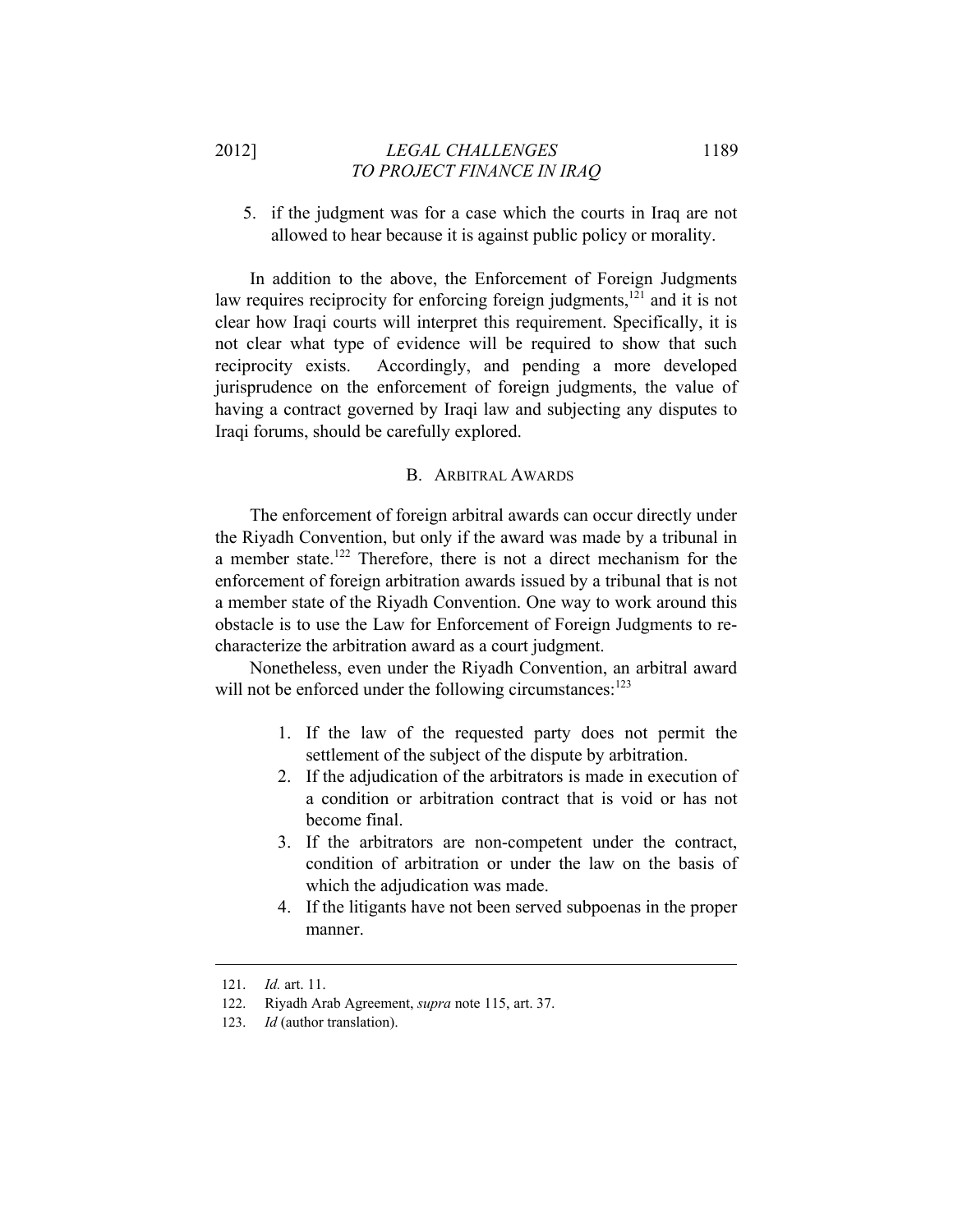5. If any part of the adjudication is in contradiction with the provisions of Islamic Shari'a law, the public order or the rules of conduct of the requested party.

On the other hand, if Iraq moves in the direction of acceding to the New York Convention, that can strengthen foreign investors' confidence in the enforcement of arbitral awards by creating a direct legal obligation to honor and enforce them. The New York Convention will facilitate enforcement of international arbitration agreements and standardize the enforcement of arbitral awards. Iraq's accession to the New York Convention will require the enactment of an implementing law in order to put it into force, and the judiciary will need to be trained on its implementation in order to achieve uniform outcomes. This is particularly important for the Convention's public order exception, $124$ and for determining when an award is considered to be final by the law under which it was made. $125$ 

125. The New York Convention provides in Article V that:

1. Recognition and enforcement of the award may be refused, at the request of the party against whom it is invoked, only if that party furnishes to the competent authority where the recognition and enforcement is sought, proof that:

> (a) The parties to the agreement were, under the law applicable to them, under some incapacity, or the said agreement is not valid under the law to which the parties have subjected it or, failing any indication thereon, under the law of the country where the award was made; or

> (b) The party against whom the award is invoked was not given proper notice of the appointment of the arbitrator or of the arbitration proceedings or was otherwise unable to present his case; or

> (c) The award deals with a difference not contemplated by or not falling within the terms of the submission to arbitration, or it contains decisions on matters beyond the scope of the submission to arbitration, provided that, if the decisions on matters submitted to arbitration can be

<sup>124.</sup> Kristin T. Roy, *New York Convention and Saudi Arabia: Can a Country Use the Public Policy Defense to Refuse Enforcement of Non-Domestic Arbitral Awards,* 18 FORDHAM INT'L L.J. 920 (1994).

Article 5.2(b) of the UN Convention on Enforcement and Recognition of Foreign Arbitral Awards ("NY Convention") and the UNCITRAL Model Law on International Commercial Arbitration ("UNCITRAL Model Law"), provide that a court may refuse to recognize or enforce an arbitral award if "the award is contrary to the public order." UNCITRAL Model Law on International Commercial Arbitration, 1985; Convention on Enforcement and Recognition of Foreign Arbitral Awards, 1958.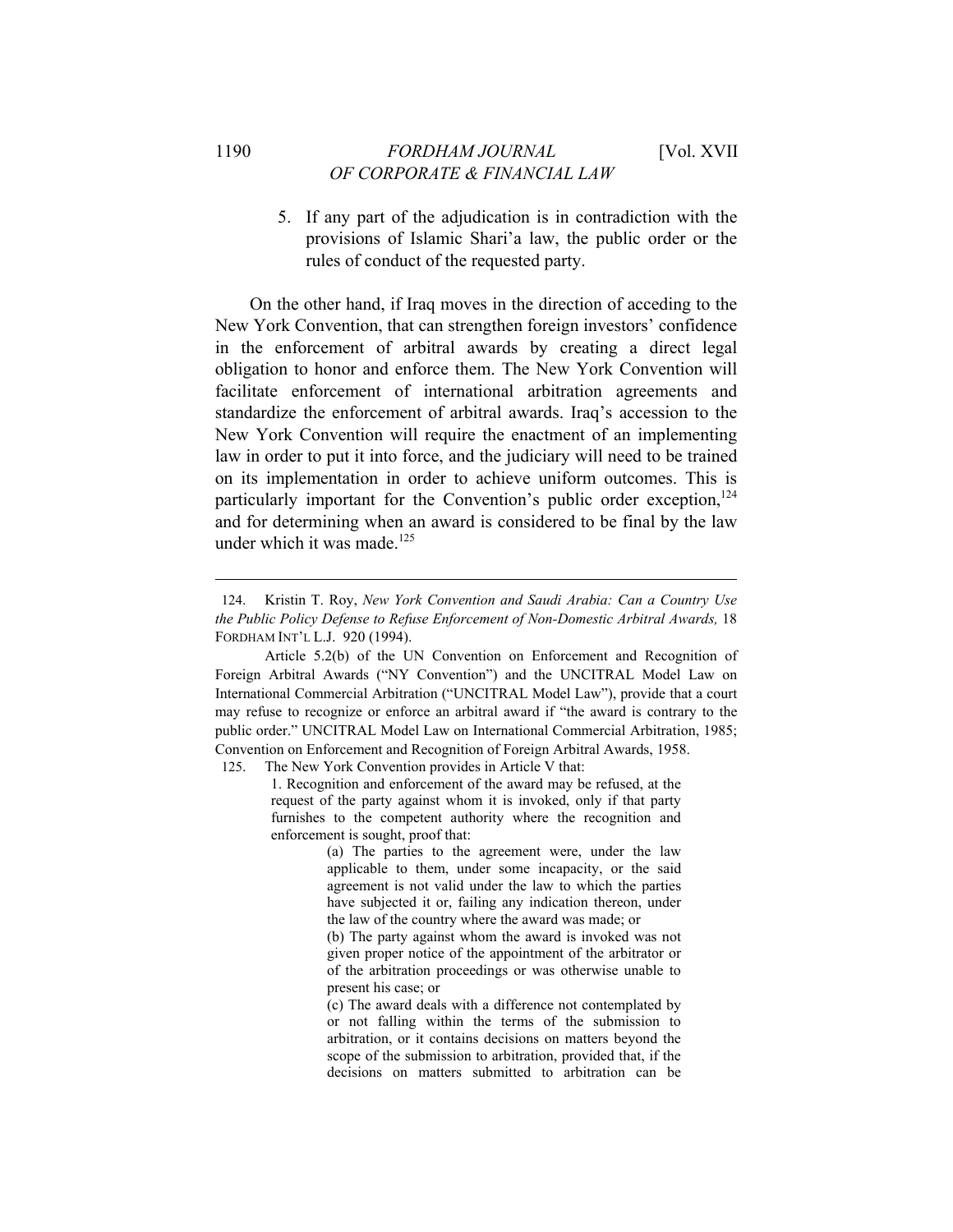#### **CONCLUSION**

This Paper examined the legal and procedural challenges surrounding project finance in Iraq, using the SPV as a common thread for each area discussed. The Paper addressed several issues that arise as a result of applying the legal concepts of project finance, which are based on Western legal notions, in the Middle East and specifically Iraq, which is governed by legal concepts that are not necessarily identical to or even compatible with Western legal concepts.

Project finance assets play an important role in getting requested financing from the lenders, but the key decision rests with the project's ability to generate revenue. This is a key distinguishing feature of project finance as compared to the more common type of collateral-only based lending. As a result, the assets of the SPV play a role in the decision to offer the loan, but a much bigger role is played by the robustness and certainty of the expected revenue stream of the SPV,

> separated from those not so submitted, that part of the award which contains decisions on matters submitted to arbitration may be recognized and enforced; or

> (d) The composition of the arbitral authority or the arbitral procedure was not in accordance with the agreement of the parties, or, failing such agreement, was not in accordance with the law of the country where the arbitration took place; or

> (e) The award has not yet become binding on the parties, or has been set aside or suspended by a competent authority of the country in which, or under the law of which, that award was made.

2. Recognition and enforcement of an arbitral award may also be refused if the competent authority in the country where recognition and enforcement is sought finds that:

> (a) The subject matter of the difference is not capable of settlement by arbitration under the law of that country; or

> (b) The recognition or enforcement of the award would be

contrary to the public policy of that country.

Convention on Enforcement and Recognition of Foreign Arbitral Awards, 1958, art. 5.

 The New York Convention provides in article VI that a court may stay or postpone decision on an enforcement petition in case an action to set aside the award is pending in a court at the seat of the arbitration. These are commonly termed the articles V and VI defenses. *See* Michael H. Jr. Strub, *Resisting Enforcement of Foreign Arbitral Awards under Article V(1)(e) and Article VI of the New York Convention: A Proposal for Effective Guidelines*," 68 TEXAS L. REV. 1031 (1990).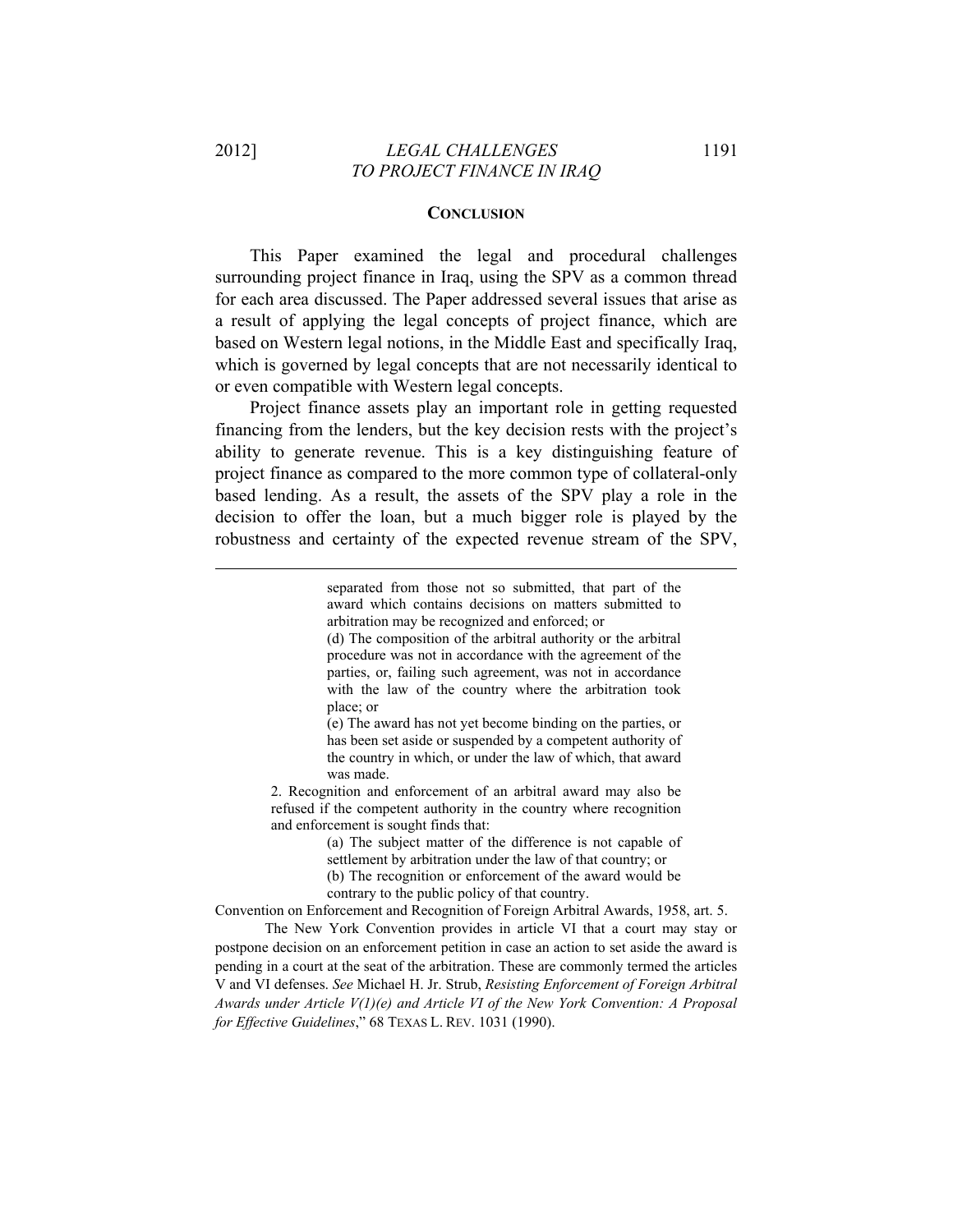which if deemed sufficient by the lenders, will result in a non-recourse type of financing.

If, on the other hand, the lenders feel that the SPV's expected revenue stream is promising but not certain or robust enough, then the lenders will require credit enhancement from a third party. More often than not, this third party is the project sponsor, which is the entity that champions the project before the creditors thus resulting in a recourse type of financing. Under such a scenario, the third party guarantor will be required to produce letters of credit, guarantees and potentially capital contribution commitments that will be triggered if certain benchmarks are not met.

The level of risk involved often determines the level of recourse in a project. The allocation of risk within the project is not only partyspecific, but also time-specific. A common form of allocation of risk by sponsors and third parties is requesting equity injections in the early parts of the project, such as the construction phase, after which time recourse to the project sponsor's assets ceases and the lender's funding kicks in. After that phase, the loan is usually completely non-recourse, as the project is then expected to be able to generate its own revenue.

Such a structuring of the project's finances to include a contribution component by the project sponsor is an efficient way for the lenders to reduce the default risk of the SPV. During all the phases in which there are risk mitigation requirements by the sponsor through contribution and guarantees, the project is recourse. Further, once the project is completed according to the timeline in the project finance documents, the financing shifts to a non-recourse loan.

This Paper further argued that while the political process in Iraq provides assurances that economic stability will continue to develop along with the political process, more clarity is needed in the areas governing company registration and resolving legal tensions with the central government. As a result of the unique risks for project finance in Iraq, this Paper called for a careful review of any force majeure articles. Additionally, this Paper surveys available options for political risk insurance and concluded that, along with international loan guarantees, they provide an additional, albeit not complete, mitigation of risk.

This Paper's analysis of the constitutional power-sharing scheme in Iraq between the central and provincial and regional authorities concluded that it is prudent to secure the approval of the central and provincial governments for any project arrangement that is expected to have a national or cross-regional dimension. This Paper further